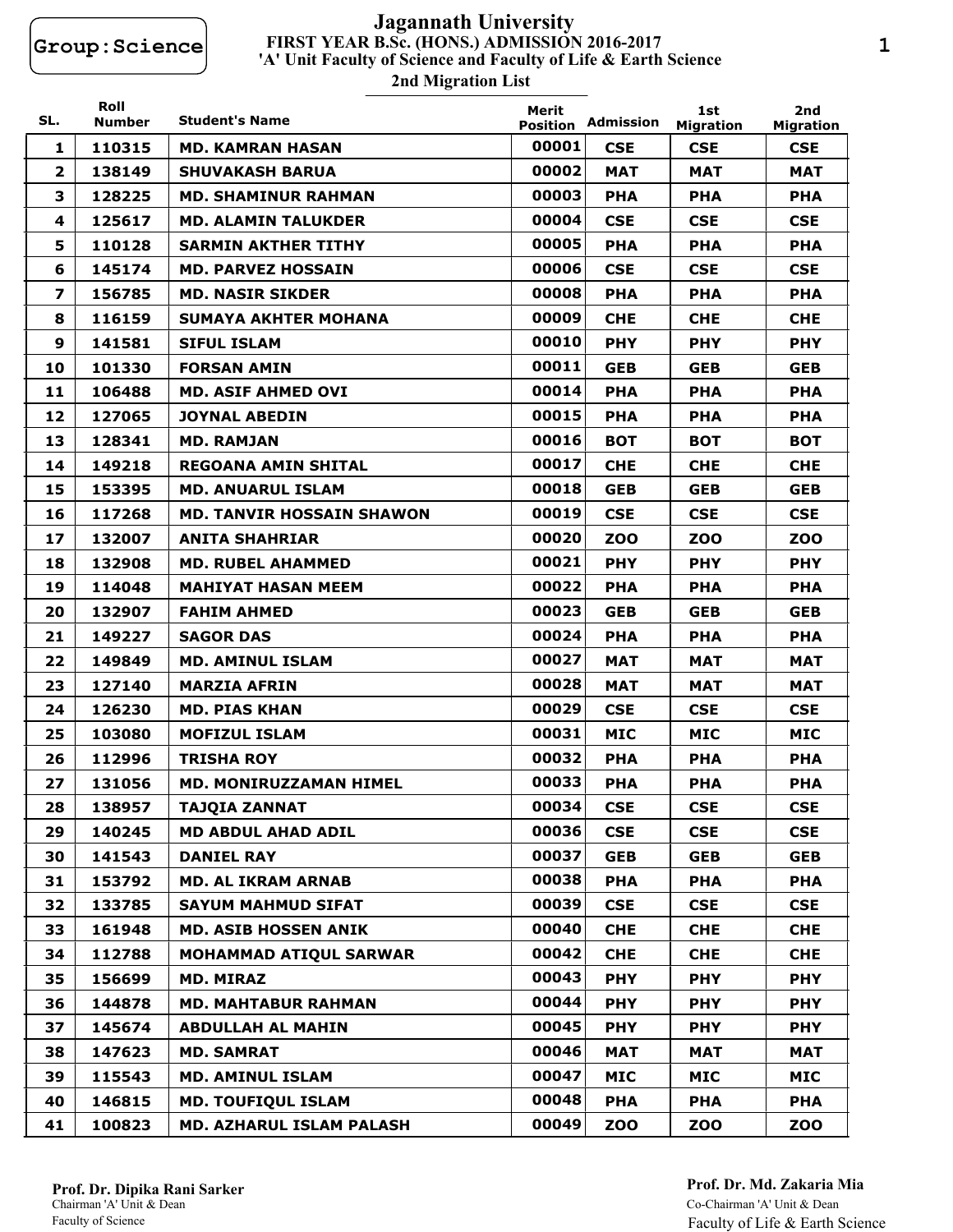## **FIRST YEAR B.Sc. (HONS.) ADMISSION 2016-2017 2nd Migration List 'A' Unit Faculty of Science and Faculty of Life & Earth Science Jagannath University**

| SL. | Roll<br><b>Number</b> | <b>Student's Name</b>             | Merit<br><b>Position</b> | Admission  | 1st<br><b>Migration</b> | 2nd<br><b>Migration</b> |
|-----|-----------------------|-----------------------------------|--------------------------|------------|-------------------------|-------------------------|
| 42  | 132895                | <b>NUZHAT TARANNUM</b>            | 00050                    | <b>GEB</b> | <b>GEB</b>              | <b>GEB</b>              |
| 43  | 104810                | <b>NAHID ZAMAN REDOY</b>          | 00051                    | <b>GEB</b> | <b>GEB</b>              | <b>GEB</b>              |
| 44  | 137828                | <b>KHADIJA AKHTER POLY</b>        | 00052                    | <b>PHA</b> | <b>PHA</b>              | <b>PHA</b>              |
| 45  | 148808                | <b>TASLIMA AKTER TAMME</b>        | 00053                    | <b>ZOO</b> | <b>ZOO</b>              | <b>ZOO</b>              |
| 46  | 160956                | <b>ASMA UL HUSNA HAPPY</b>        | 00054                    | <b>PHY</b> | <b>PHY</b>              | <b>PHY</b>              |
| 47  | 116699                | <b>MD. MOSARAF HOSSAIN</b>        | 00056                    | <b>PHY</b> | <b>PHY</b>              | <b>PHY</b>              |
| 48  | 151621                | <b>MD. ZISHAN HOSSAIN</b>         | 00057                    | <b>CSE</b> | <b>CSE</b>              | <b>CSE</b>              |
| 49  | 109786                | <b>MD. RIDOY HASAN</b>            | 00058                    | <b>MAT</b> | <b>MAT</b>              | <b>MAT</b>              |
| 50  | 154591                | <b>SAIF AHMED</b>                 | 00059                    | <b>PHA</b> | <b>PHA</b>              | <b>PHA</b>              |
| 51  | 106728                | <b>MD. SALIM MIA</b>              | 00060                    | <b>CSE</b> | <b>CSE</b>              | <b>CSE</b>              |
| 52  | 145951                | <b>SHAMIMA AKHTER</b>             | 00061                    | <b>PHA</b> | <b>PHA</b>              | <b>PHA</b>              |
| 53  | 149375                | <b>MUHAMMAD ABDULLAH AL MOIN</b>  | 00062                    | <b>PHA</b> | <b>PHA</b>              | <b>PHA</b>              |
| 54  | 101237                | <b>RUBAIYA-GULSHAN</b>            | 00063                    | <b>MIC</b> | <b>MIC</b>              | <b>MIC</b>              |
| 55  | 129261                | <b>MOHIUDDIN SAKIL</b>            | 00064                    | <b>PHA</b> | <b>PHA</b>              | <b>PHA</b>              |
| 56  | 143106                | <b>MD.ARIFUL ISLAM</b>            | 00066                    | <b>CHE</b> | <b>CHE</b>              | <b>CHE</b>              |
| 57  | 128659                | <b>ABU BAKAR SIDDIK</b>           | 00067                    | <b>CHE</b> | <b>CHE</b>              | <b>CHE</b>              |
| 58  | 136938                | <b>MD ANOWAR HOSEN RAZU</b>       | 00069                    | <b>PHA</b> | <b>PHA</b>              | <b>PHA</b>              |
| 59  | 118548                | <b>JANNAT AKTER SHATHI</b>        | 00071                    | <b>GEB</b> | <b>GEB</b>              | <b>GEB</b>              |
| 60  | 156344                | <b>MD. JULFIKER ALI</b>           | 00074                    | <b>CSE</b> | <b>CSE</b>              | <b>CSE</b>              |
| 61  | 148455                | <b>TAREQ.HASAN.RONY</b>           | 00075                    | <b>PHA</b> | <b>PHA</b>              | <b>PHA</b>              |
| 62  | 128285                | <b>AYESHA SIDDIQUA MIM</b>        | 00076                    | <b>PHA</b> | <b>PHA</b>              | <b>PHA</b>              |
| 63  | 159559                | <b>MD. KHAIRUL PASHA</b>          | 00077                    | <b>PHY</b> | <b>PHY</b>              | <b>PHY</b>              |
| 64  | 145221                | <b>MD SULAIMAN KABIR RAZU</b>     | 00078                    | <b>CHE</b> | <b>CHE</b>              | <b>CHE</b>              |
| 65  | 110672                | <b>LUTFOR RAYHAN TANIM</b>        | 00079                    | <b>PHA</b> | <b>PHA</b>              | <b>PHA</b>              |
| 66  | 111080                | <b>MD. KAMRUL HASAN ARNAB</b>     | 00080                    | <b>PHA</b> | <b>PHA</b>              | <b>PHA</b>              |
| 67  | 157303                | <b>MD.ARIF HOSSAIN</b>            | 00081                    | <b>CSE</b> | <b>CSE</b>              | <b>CSE</b>              |
| 68  | 152477                | <b>MUSTAFA SHAHRIAR</b>           | 00082                    | <b>GEB</b> | <b>GEB</b>              | <b>GEB</b>              |
| 69  | 120760                | <b>ABU JAFOR SHALAH MD. NOMAN</b> | 00083                    | <b>PHY</b> | <b>PHY</b>              | <b>PHY</b>              |
| 70  | 118077                | <b>MAHIMUN ISLAM ASHIK</b>        | 00084                    | <b>CSE</b> | <b>CSE</b>              | <b>CSE</b>              |
| 71  | 126958                | <b>MOHUA SARKER</b>               | 00085                    | <b>GEB</b> | <b>GEB</b>              | <b>GEB</b>              |
| 72  | 154948                | <b>FAHIM IFTY</b>                 | 00087                    | <b>MAT</b> | MAT                     | MAT                     |
| 73  | 139444                | <b>MAHBUB ALAM</b>                | 00088                    | <b>CSE</b> | <b>CSE</b>              | <b>CSE</b>              |
| 74  | 123652                | <b>IMTIAZ AHSAN</b>               | 00089                    | <b>GEB</b> | <b>GEB</b>              | <b>GEB</b>              |
| 75  | 162622                | <b>MD. MAKSUDUR RAHMAN</b>        | 00090                    | <b>CSE</b> | <b>CSE</b>              | <b>CSE</b>              |
| 76  | 144031                | <b>TAIRIN AKTER</b>               | 00091                    | <b>PHA</b> | <b>PHA</b>              | <b>PHA</b>              |
| 77  | 111950                | <b>NIPA NAZIM</b>                 | 00092                    | <b>ZOO</b> | ZOO                     | ZOO                     |
| 78  | 152303                | <b>MOHAMMAD MAHBUBUL HOQUE</b>    | 00093                    | <b>PHA</b> | <b>PHA</b>              | <b>PHA</b>              |
| 79  | 132384                | <b>MD.JULHASH MIA</b>             | 00094                    | <b>PHY</b> | <b>PHY</b>              | <b>PHY</b>              |
| 80  | 114802                | <b>MD. MAHMUDUL HASAN</b>         | 00095                    | <b>PHA</b> | <b>PHA</b>              | <b>PHA</b>              |
| 81  | 143615                | <b>FARHANA HAQUE</b>              | 00096                    | <b>ZOO</b> | <b>ZOO</b>              | ZOO                     |
| 82  | 101462                | <b>SAURAV CHANDRA DAS</b>         | 00098                    | <b>CSE</b> | <b>CSE</b>              | <b>CSE</b>              |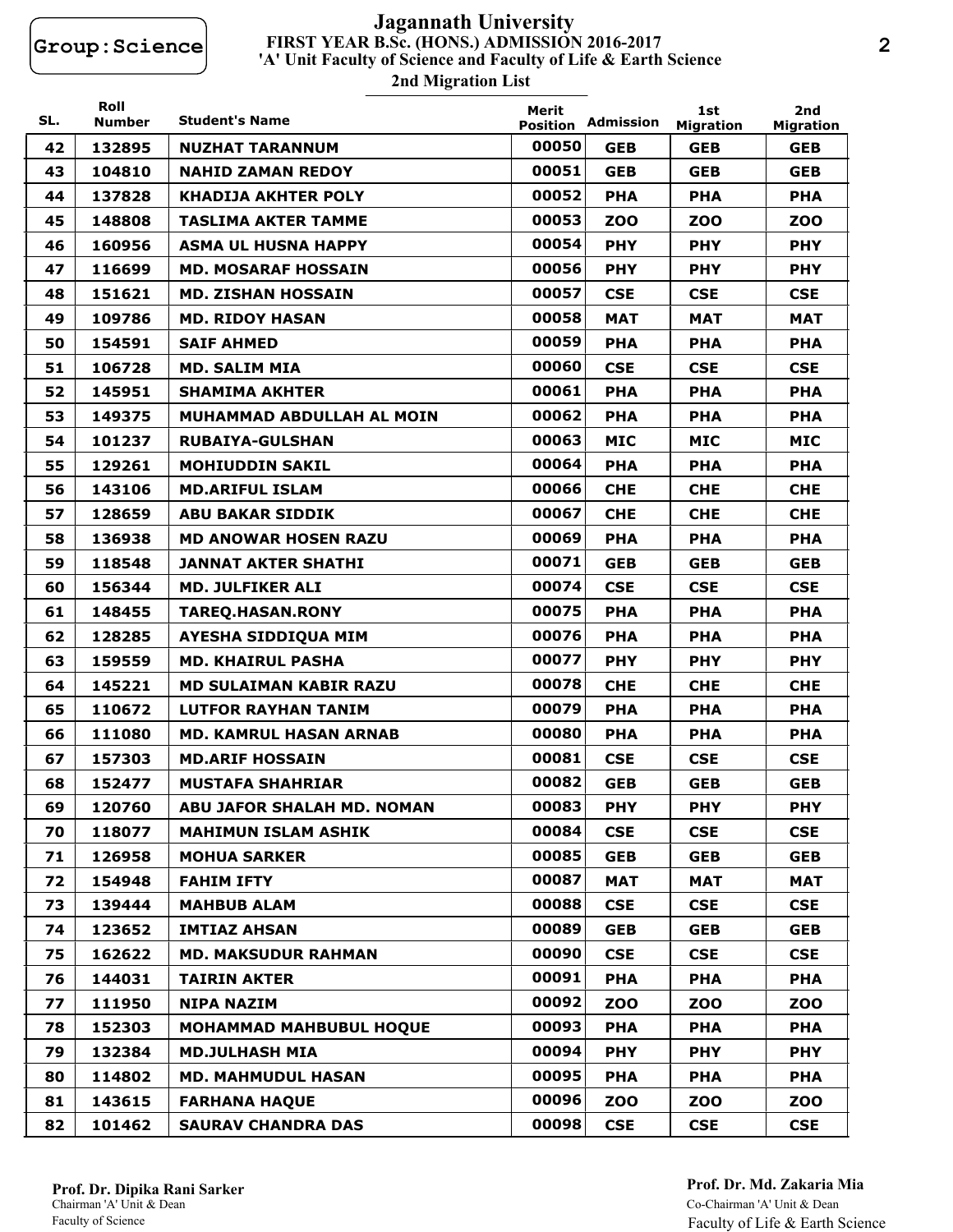## **FIRST YEAR B.Sc. (HONS.) ADMISSION 2016-2017 2nd Migration List 'A' Unit Faculty of Science and Faculty of Life & Earth Science Jagannath University**

| SL. | Roll<br><b>Number</b> | <b>Student's Name</b>          | Merit                    | Admission  | 1st                     | 2nd                            |
|-----|-----------------------|--------------------------------|--------------------------|------------|-------------------------|--------------------------------|
| 83  | 150101                | <b>MD. BIPUL MIA</b>           | <b>Position</b><br>00099 | ZOO        | <b>Migration</b><br>ZOO | <b>Migration</b><br><b>ZOO</b> |
| 84  | 137527                | <b>MD. SAYED ALAHI ASIK</b>    | 00104                    | <b>PHY</b> | <b>PHY</b>              | <b>PHY</b>                     |
| 85  | 104525                | <b>MD. ARMANUR RAHMAN</b>      | 00105                    | <b>PHA</b> | <b>PHA</b>              | <b>PHA</b>                     |
| 86  | 155427                | <b>MD. SHAHRIAR HOSSAIN</b>    | 00106                    | <b>PHY</b> | <b>PHY</b>              | <b>PHY</b>                     |
| 87  | 121025                | <b>SIDDHARTHA BARMAN JOY</b>   | 00107                    | <b>CSE</b> | <b>CSE</b>              | <b>CSE</b>                     |
| 88  | 118134                | <b>KAWSER AHMMED</b>           | 00108                    | <b>GEB</b> | <b>GEB</b>              | <b>GEB</b>                     |
| 89  | 157809                | <b>FOZLE RABBI</b>             | 00109                    | <b>PHY</b> | <b>PHY</b>              | <b>PHY</b>                     |
| 90  | 151359                | <b>SHIHABUL ISLAM</b>          | 00110                    | <b>PHA</b> | <b>PHA</b>              | <b>PHA</b>                     |
| 91  | 155397                | <b>PRANOY SAHA</b>             | 00111                    | <b>PHA</b> | <b>PHA</b>              | <b>PHA</b>                     |
| 92  | 155306                | <b>MD. AFZAL HOSSAIN</b>       | 00112                    | <b>PHY</b> | <b>PHY</b>              | <b>PHY</b>                     |
| 93  | 141076                | <b>MD HANNANUR RAHMAN</b>      | 00113                    | <b>GEB</b> | <b>GEB</b>              | <b>GEB</b>                     |
| 94  | 130595                | <b>MAKSUDA AKTER</b>           | 00114                    | <b>CSE</b> | <b>CSE</b>              | <b>CSE</b>                     |
| 95  | 126355                | MST. RIFA SAJIDA TASNIM        | 00116                    | <b>PHY</b> | <b>PHY</b>              | <b>PHY</b>                     |
| 96  | 129911                | <b>MD.FARDIN EHSHAN</b>        | 00118                    | <b>PHA</b> | <b>PHA</b>              | <b>PHA</b>                     |
| 97  | 105819                | <b>FATEMA TUZ ZOHERA</b>       | 00119                    | ZOO        | ZOO                     | ZOO                            |
| 98  |                       | <b>TANVIR AHMED</b>            | 00120                    | <b>GEB</b> | <b>PHA</b>              | <b>PHA</b>                     |
|     | 103111                |                                | 00121                    |            |                         |                                |
| 99  | 126601                | <b>MD. RAHAT HASAN</b>         | 00122                    | <b>CSE</b> | <b>CSE</b>              | <b>CSE</b>                     |
| 100 | 159748                | <b>DARUS SALAM RAZON</b>       |                          | <b>MAT</b> | <b>MAT</b>              | <b>MAT</b>                     |
| 101 | 142506                | <b>G.M. SHAHRIA</b>            | 00123                    | <b>GEB</b> | <b>GEB</b>              | <b>GEB</b>                     |
| 102 | 118970                | <b>SHAIKH SIDDIKA</b>          | 00124                    | <b>ZOO</b> | <b>PHA</b>              | <b>PHA</b>                     |
| 103 | 136581                | <b>FARHANA YESMIN FURTI</b>    | 00125                    | <b>ZOO</b> | ZOO                     | ZOO                            |
| 104 | 113440                | <b>MD. TOFAYEL AHMED SAJIB</b> | 00126                    | <b>CSE</b> | <b>CSE</b>              | <b>CSE</b>                     |
| 105 | 153165                | <b>TAZNOVA AKTER MUKTA</b>     | 00129                    | <b>CSE</b> | <b>CSE</b>              | <b>CSE</b>                     |
| 106 | 161868                | <b>SHAGUR AHMED SHABUJ</b>     | 00130                    | <b>PHY</b> | <b>PHY</b>              | <b>PHY</b>                     |
| 107 | 156182                | <b>NAEEM SHIKDER</b>           | 00131                    | <b>PHY</b> | <b>PHY</b>              | <b>PHY</b>                     |
| 108 | 142109                | TAIYEBA AKTAR MUKTI            | 00132                    | <b>MIC</b> | <b>PHA</b>              | <b>PHA</b>                     |
| 109 | 142519                | <b>MD. KHALED MAHMUD</b>       | 00133                    | <b>PHY</b> | <b>PHY</b>              | <b>PHY</b>                     |
| 110 | 129064                | <b>MAISHA SUMAIYA</b>          | 00134                    | <b>PSY</b> | <b>PSY</b>              | <b>PSY</b>                     |
| 111 | 124809                | <b>MD.HAFIZ AL ASAD</b>        | 00135                    | <b>CHE</b> | <b>CHE</b>              | <b>CHE</b>                     |
| 112 | 113226                | <b>MD. NAEEM HOSSAIN</b>       | 00136                    | <b>PHY</b> | <b>PHY</b>              | <b>PHY</b>                     |
| 113 | 107086                | <b>MD.BIPUL HOSAN</b>          | 00137                    | <b>CHE</b> | <b>CHE</b>              | <b>CHE</b>                     |
| 114 | 146385                | <b>MD. SHAHINUR ISLAM</b>      | 00139                    | <b>CSE</b> | <b>CSE</b>              | <b>CSE</b>                     |
| 115 | 150852                | <b>MD. MIZANUR RAHMAN</b>      | 00140                    | <b>GEB</b> | <b>GEB</b>              | <b>GEB</b>                     |
| 116 | 106638                | <b>RIPON AHMED</b>             | 00143                    | <b>CSE</b> | <b>CSE</b>              | <b>CSE</b>                     |
| 117 | 155286                | <b>MD. TANVIR HASAN</b>        | 00145                    | <b>CHE</b> | <b>CHE</b>              | <b>CHE</b>                     |
| 118 | 151518                | <b>MD. HUMAYUN KABIR</b>       | 00146                    | <b>PHY</b> | <b>PHY</b>              | <b>PHY</b>                     |
| 119 | 162528                | <b>MD. KHALID HASAN</b>        | 00147                    | <b>MAT</b> | <b>MAT</b>              | MAT                            |
| 120 | 121020                | <b>NURUL AMIN NAHID</b>        | 00148                    | <b>CSE</b> | <b>CSE</b>              | <b>CSE</b>                     |
| 121 | 105134                | <b>MD. NAHIAN</b>              | 00149                    | <b>MIC</b> | <b>MIC</b>              | MIC                            |
| 122 | 120217                | <b>RABEYA ISLAM JUI</b>        | 00151                    | <b>CHE</b> | <b>CHE</b>              | <b>CHE</b>                     |
| 123 | 101559                | <b>MUHAMMAD SAJIB UZZAMAN</b>  | 00153                    | <b>CSE</b> | <b>CSE</b>              | <b>CSE</b>                     |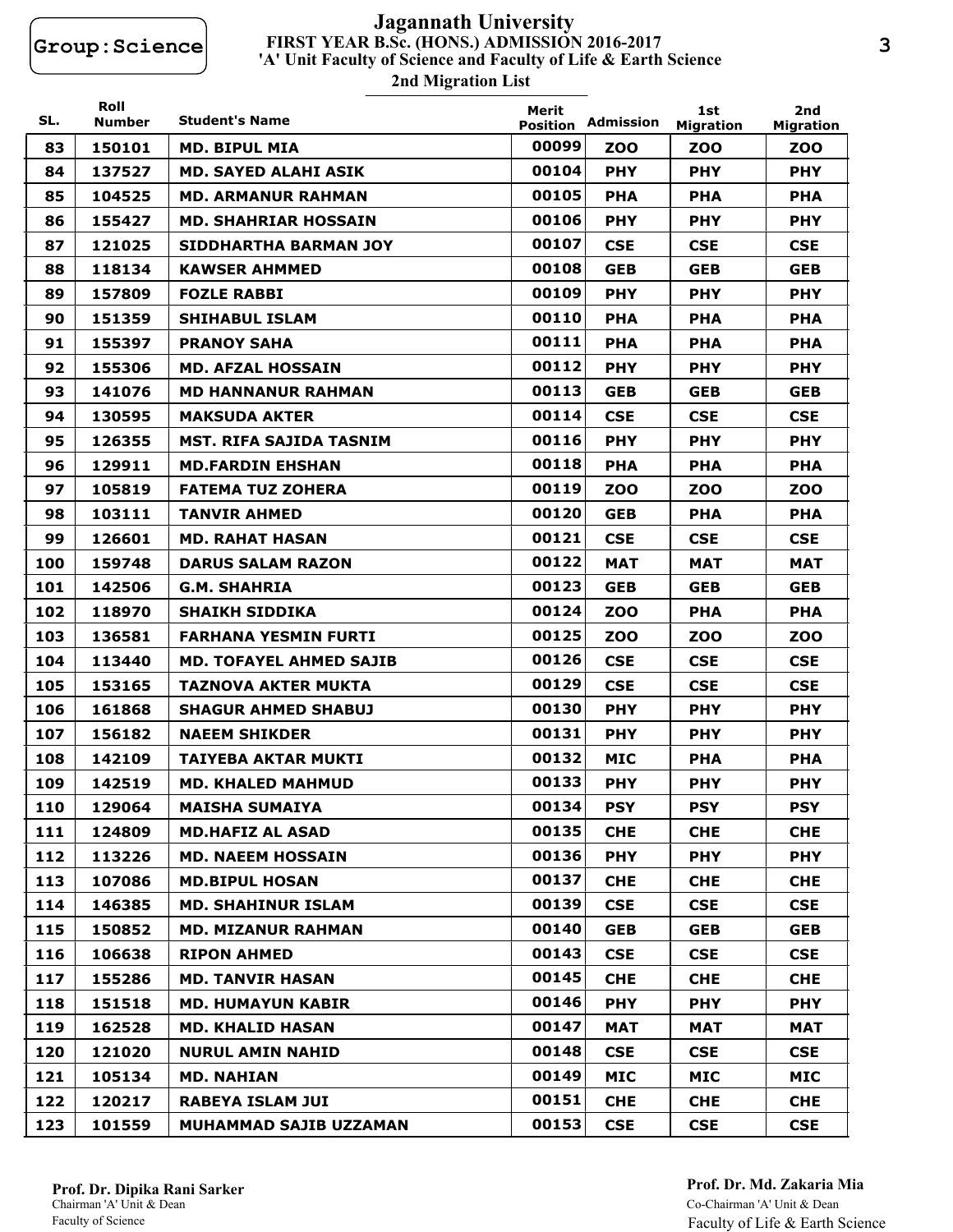## **FIRST YEAR B.Sc. (HONS.) ADMISSION 2016-2017 2nd Migration List 'A' Unit Faculty of Science and Faculty of Life & Earth Science Jagannath University**

| SL. | Roll<br><b>Number</b> | <b>Student's Name</b>            | Merit<br><b>Position</b> | Admission  | 1st<br><b>Migration</b> | 2nd<br><b>Migration</b> |
|-----|-----------------------|----------------------------------|--------------------------|------------|-------------------------|-------------------------|
| 124 | 157559                | <b>SHAKIL AHMED</b>              | 00154                    | <b>PHY</b> | <b>PHY</b>              | <b>PHY</b>              |
| 125 | 159645                | <b>MD. SHAKIL MIAH</b>           | 00155                    | <b>GEB</b> | <b>PHA</b>              | <b>PHA</b>              |
| 126 | 156199                | YELURA YEASMINN                  | 00156                    | <b>MAT</b> | <b>MAT</b>              | <b>MAT</b>              |
| 127 | 114479                | MOST. TASMIYA YESMIN TAMANNA     | 00157                    | <b>CHE</b> | <b>CHE</b>              | <b>CHE</b>              |
| 128 | 108740                | <b>SHARMIN AHAMED</b>            | 00158                    | <b>ZOO</b> | <b>ZOO</b>              | ZOO                     |
| 129 | 139041                | <b>MUSFIRAT TANIA</b>            | 00159                    | <b>CSE</b> | <b>PHA</b>              | <b>PHA</b>              |
| 130 | 102638                | <b>MD. NAIMUL PATHAN</b>         | 00161                    | <b>CSE</b> | <b>CSE</b>              | <b>CSE</b>              |
| 131 | 108704                | <b>MST. RABEYA KHATUN</b>        | 00163                    | <b>BMB</b> | <b>PHA</b>              | <b>PHA</b>              |
| 132 | 109283                | <b>SUDIPTA KUMAR MONDOL</b>      | 00164                    | <b>CSE</b> | <b>CSE</b>              | <b>CSE</b>              |
| 133 | 103031                | <b>MD.SHAKHAWAT HOSSEN SAZIN</b> | 00165                    | <b>CSE</b> | <b>CSE</b>              | <b>CSE</b>              |
| 134 | 163193                | <b>MEHEDI HASAN JOY</b>          | 00166                    | <b>MIC</b> | <b>PHA</b>              | <b>PHA</b>              |
| 135 | 112919                | <b>MD. TAUFIKE RAHMAN</b>        | 00167                    | <b>CSE</b> | <b>CSE</b>              | <b>CSE</b>              |
| 136 | 144930                | <b>SIMANTO CHANDRO ROY</b>       | 00168                    | <b>MIC</b> | <b>MIC</b>              | <b>MIC</b>              |
| 137 | 121799                | <b>IQBAL HOSSAIN</b>             | 00169                    | <b>CSE</b> | <b>CSE</b>              | <b>CSE</b>              |
| 138 | 115140                | <b>MD. SHUMON. PRAMANIK</b>      | 00170                    | <b>MIC</b> | <b>MIC</b>              | <b>MIC</b>              |
| 139 | 105231                | <b>MD. ARIFUL ISLAM</b>          | 00171                    | <b>PHY</b> | <b>PHY</b>              | <b>PHY</b>              |
| 140 | 112815                | <b>MD. ZAHED IQBAL</b>           | 00172                    | <b>STA</b> | <b>STA</b>              | <b>STA</b>              |
| 141 | 161596                | SYED AL-HASIB-UL-HAMID           | 00175                    | <b>GEO</b> | <b>GEO</b>              | <b>GEO</b>              |
| 142 | 121167                | <b>BIPLOB BOSE</b>               | 00176                    | <b>GEB</b> | <b>GEB</b>              | <b>GEB</b>              |
| 143 | 119509                | <b>MD. TANVIR IMAM MITUL</b>     | 00178                    | <b>GEB</b> | <b>GEB</b>              | <b>GEB</b>              |
| 144 | 118158                | <b>MD. ARAFAT RAHMAN ANANDA</b>  | 00179                    | <b>PHY</b> | <b>PHY</b>              | <b>PHY</b>              |
| 145 | 129130                | <b>MD.ZIAUR RAHMAN</b>           | 00181                    | <b>CSE</b> | <b>CSE</b>              | <b>CSE</b>              |
| 146 | 111997                | <b>MD.ASSAD</b>                  | 00182                    | <b>CHE</b> | <b>CHE</b>              | <b>CHE</b>              |
| 147 | 130361                | <b>MAHMUDUL ISLAM SHOVON</b>     | 00183                    | <b>CSE</b> | <b>CSE</b>              | <b>CSE</b>              |
| 148 | 105208                | <b>ANIK AREFIN</b>               | 00185                    | <b>CSE</b> | <b>CSE</b>              | <b>CSE</b>              |
| 149 | 113685                | <b>FOUZIA AKTER</b>              | 00186                    | <b>CSE</b> | <b>CSE</b>              | <b>CSE</b>              |
| 150 | 109146                | <b>ASHIFUZZAMAN KHAN</b>         | 00187                    | <b>MAT</b> | <b>MAT</b>              | <b>MAT</b>              |
| 151 | 102100                | <b>MD. SANOWAR HOSSEN</b>        | 00188                    | <b>MIC</b> | <b>MIC</b>              | <b>MIC</b>              |
| 152 | 137804                | <b>SADIA SULTANA SHATU</b>       | 00189                    | <b>CHE</b> | <b>CHE</b>              | <b>CHE</b>              |
| 153 | 114857                | <b>MD. REDWAN AHMED</b>          | 00190                    | <b>CSE</b> | <b>CSE</b>              | <b>CSE</b>              |
| 154 | 119871                | <b>TABASSUM MIM</b>              | 00191                    | <b>PHY</b> | <b>PHY</b>              | <b>PHY</b>              |
| 155 | 145012                | <b>TASFIA ORIN</b>               | 00192                    | <b>GEB</b> | <b>GEB</b>              | <b>GEB</b>              |
| 156 | 148093                | <b>MD. MAZHARUL ISLAM</b>        | 00193                    | <b>BOT</b> | <b>BOT</b>              | <b>BOT</b>              |
| 157 | 135442                | <b>SHUBHASHISH MONDAL</b>        | 00194                    | <b>MAT</b> | <b>MAT</b>              | MAT                     |
| 158 | 157096                | <b>MOST. NILUFAR YEASMEN</b>     | 00195                    | <b>PHY</b> | <b>PHY</b>              | <b>PHY</b>              |
| 159 | 137404                | <b>NIRGAR ISLAM</b>              | 00197                    | <b>MIC</b> | MIC                     | MIC                     |
| 160 | 118151                | <b>MD. ZAHIRUL ISLAM</b>         | 00198                    | <b>GEB</b> | <b>GEB</b>              | <b>GEB</b>              |
| 161 | 116070                | <b>MANSURA AKTER ENNI</b>        | 00200                    | <b>BMB</b> | <b>GEB</b>              | <b>GEB</b>              |
| 162 | 122345                | <b>MAISHA MUNTAHA</b>            | 00201                    | <b>CSE</b> | <b>CSE</b>              | <b>CSE</b>              |
| 163 | 130186                | <b>SANJIDA AKTHER DOLA</b>       | 00202                    | <b>MIC</b> | <b>MIC</b>              | MIC                     |
| 164 | 140841                | <b>MD. TITU AHMED</b>            | 00205                    | <b>PHY</b> | <b>PHY</b>              | <b>PHY</b>              |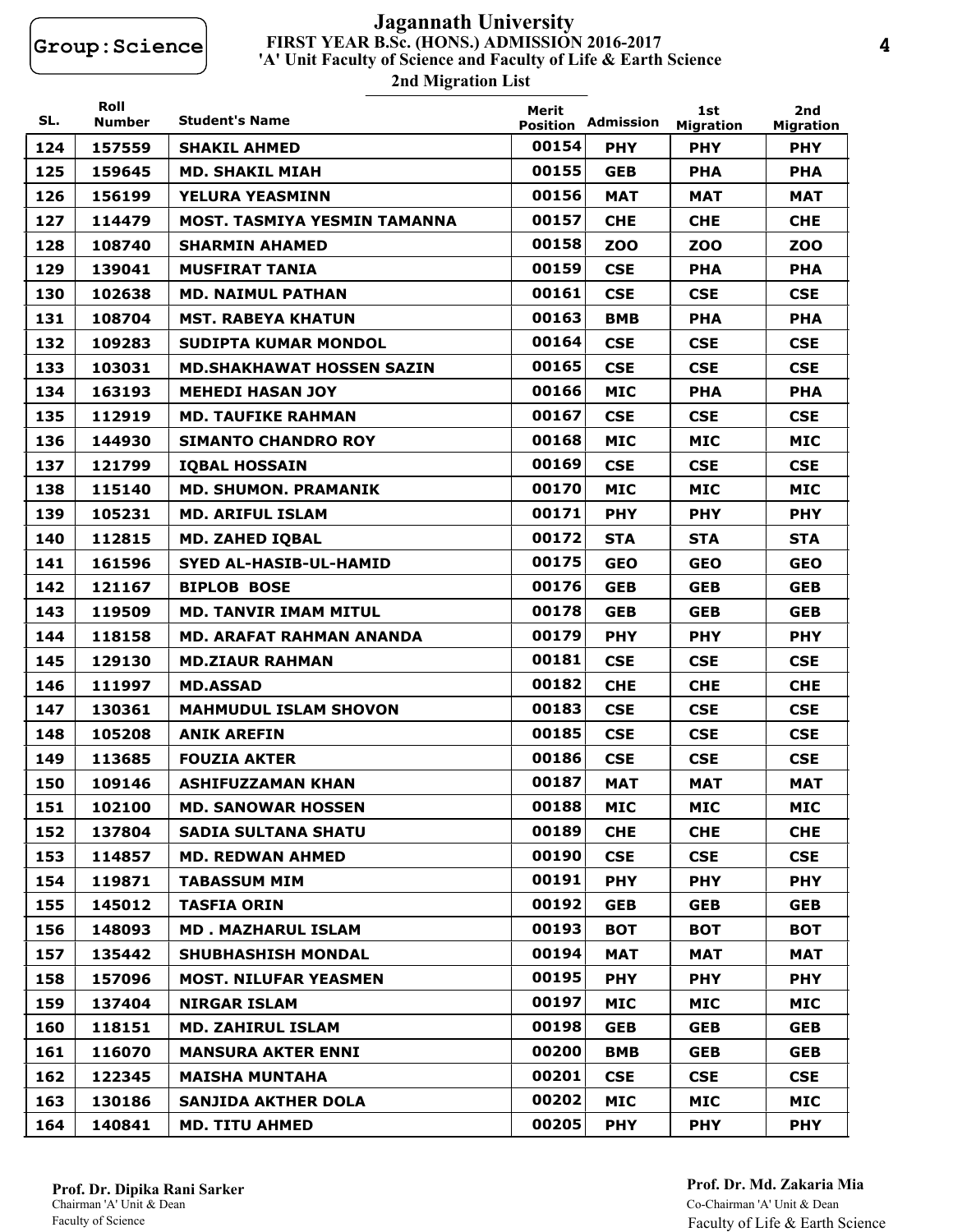# **FIRST YEAR B.Sc. (HONS.) ADMISSION 2016-2017 2nd Migration List 'A' Unit Faculty of Science and Faculty of Life & Earth Science Jagannath University**

| SL. | Roll<br><b>Number</b> | <b>Student's Name</b>         | Merit<br><b>Position</b> | Admission  | 1st<br><b>Migration</b> | 2nd<br><b>Migration</b> |
|-----|-----------------------|-------------------------------|--------------------------|------------|-------------------------|-------------------------|
| 165 | 125827                | <b>MD. SHAIM UR RAHMAN</b>    | 00207                    | <b>PSY</b> | <b>PSY</b>              | <b>PSY</b>              |
| 166 | 140074                | <b>FUAD HASSAN</b>            | 00209                    | <b>BMB</b> | <b>GEB</b>              | <b>GEB</b>              |
| 167 | 147677                | <b>KHADIJA KHATUN</b>         | 00210                    | <b>PHY</b> | <b>PHY</b>              | <b>PHY</b>              |
| 168 | 131700                | <b>ROQIBUL HASSAN</b>         | 00211                    | <b>CHE</b> | <b>CHE</b>              | <b>CHE</b>              |
| 169 | 155343                | <b>MASFIK KHAN ADOR</b>       | 00212                    | <b>CSE</b> | <b>CSE</b>              | <b>CSE</b>              |
| 170 | 130232                | <b>SAKIB NUR SAYMON</b>       | 00213                    | <b>STA</b> | <b>STA</b>              | <b>STA</b>              |
| 171 | 130233                | <b>ANOY RUDRA</b>             | 00214                    | <b>PHY</b> | <b>PHY</b>              | <b>PHY</b>              |
| 172 | 146841                | <b>SABBIR AHMED</b>           | 00215                    | <b>PHY</b> | <b>PHY</b>              | <b>PHY</b>              |
| 173 | 139822                | <b>MD.ARIFUL ISLAM</b>        | 00216                    | <b>BMB</b> | <b>BMB</b>              | <b>BMB</b>              |
| 174 | 117698                | <b>TANJINA SULTANA</b>        | 00217                    | <b>MIC</b> | <b>MIC</b>              | <b>MIC</b>              |
| 175 | 145104                | <b>MD.JAHID HASAN DEWAN</b>   | 00218                    | <b>MIC</b> | <b>MIC</b>              | <b>MIC</b>              |
| 176 | 138281                | <b>MD.ASLAM HOSSAIN</b>       | 00219                    | <b>MIC</b> | <b>CSE</b>              | <b>CSE</b>              |
| 177 | 119985                | <b>MD. RAKIB HOSEN</b>        | 00220                    | <b>MIC</b> | <b>GEB</b>              | <b>GEB</b>              |
| 178 | 112021                | <b>MD. HAFIJUR RAHMAN</b>     | 00221                    | <b>MIC</b> | <b>MIC</b>              | MIC                     |
| 179 | 143628                | <b>TARIQUR RAHMAN</b>         | 00223                    | <b>MIC</b> | <b>GEB</b>              | <b>GEB</b>              |
| 180 | 116020                | <b>MD. RASADUL ISLAM</b>      | 00224                    | <b>PHY</b> | <b>CSE</b>              | <b>CSE</b>              |
| 181 | 137578                | <b>RABEA KHATUN</b>           | 00225                    | <b>MIC</b> | <b>CSE</b>              | <b>CSE</b>              |
| 182 | 133987                | <b>SAJIB KUMAR BISWAS</b>     | 00227                    | <b>BMB</b> | <b>GEB</b>              | <b>GEB</b>              |
| 183 | 127254                | <b>MD.SHANTO ISLAM DURJOY</b> | 00228                    | <b>BMB</b> | <b>GEB</b>              | <b>GEB</b>              |
| 184 | 110519                | <b>RAKIBUL HASAN</b>          | 00229                    | <b>PHY</b> | <b>PHY</b>              | <b>PHY</b>              |
| 185 | 148482                | <b>FAHIM FAISAL SOURAV</b>    | 00230                    | <b>PHY</b> | <b>PHY</b>              | <b>PHY</b>              |
| 186 | 154696                | <b>RAJUANUL HAQUE</b>         | 00231                    | <b>MIC</b> | <b>MIC</b>              | MIC                     |
| 187 | 111065                | MUHAMMAD ASADUZZAMAN RIPON    | 00232                    | <b>MAT</b> | <b>MAT</b>              | <b>MAT</b>              |
| 188 | 101127                | <b>KANIZ FATEMA LAIZO</b>     | 00234                    | <b>PHY</b> | <b>PHY</b>              | <b>PHY</b>              |
| 189 | 124123                | <b>MD. RIYADUS SALEIN</b>     | 00235                    | <b>MIC</b> | <b>CSE</b>              | <b>CSE</b>              |
| 190 | 120250                | <b>NURE ASMA LATA</b>         | 00236                    | <b>BMB</b> | <b>GEB</b>              | <b>GEB</b>              |
| 191 | 144505                | <b>MD. HASIB MEHBUB</b>       | 00237                    | <b>MIC</b> | <b>GEB</b>              | <b>GEB</b>              |
| 192 | 156265                | K. B. M. KAMRUZZAMAN          | 00240                    | <b>BMB</b> | <b>BMB</b>              | <b>BMB</b>              |
| 193 | 160649                | ANANNA ISLAM RIYA             | 00241                    | <b>MIC</b> | <b>GEB</b>              | <b>GEB</b>              |
| 194 | 110089                | <b>MUSLIMA AKTER METRIKA</b>  | 00242                    | MIC        | MIC                     | MIC                     |
| 195 | 128699                | <b>ANIKA ANJUM</b>            | 00243                    | <b>BMB</b> | <b>GEB</b>              | <b>GEB</b>              |
| 196 | 132017                | <b>RAJIB MIAH</b>             | 00244                    | <b>PHY</b> | <b>PHY</b>              | <b>PHY</b>              |
| 197 | 100807                | <b>SAMIRA MAHBUBA</b>         | 00245                    | MIC        | <b>MIC</b>              | MIC                     |
| 198 | 100995                | <b>MAZBAUL HASAN</b>          | 00246                    | MIC        | <b>CSE</b>              | <b>CSE</b>              |
| 199 | 126356                | <b>PROTHOM SARKER PARTHA</b>  | 00247                    | <b>GEO</b> | <b>GEO</b>              | <b>GEO</b>              |
| 200 | 127693                | <b>URME AKTAR</b>             | 00248                    | <b>CHE</b> | <b>CHE</b>              | <b>CHE</b>              |
| 201 | 135589                | <b>NABANEETA DEY</b>          | 00249                    | <b>CHE</b> | <b>CHE</b>              | <b>CHE</b>              |
| 202 | 140572                | <b>FATEMA AFRIN PINKY</b>     | 00250                    | <b>PHY</b> | <b>PHY</b>              | <b>PHY</b>              |
| 203 | 129967                | <b>MD. MOBIN MIAH</b>         | 00251                    | MIC        | <b>MIC</b>              | MIC                     |
| 204 | 116823                | <b>HRITUPARNA DAS</b>         | 00252                    | <b>PHY</b> | <b>PHY</b>              | <b>PHY</b>              |
| 205 | 119321                | <b>RIVA AKTER</b>             | 00253                    | <b>CHE</b> | <b>CHE</b>              | <b>CHE</b>              |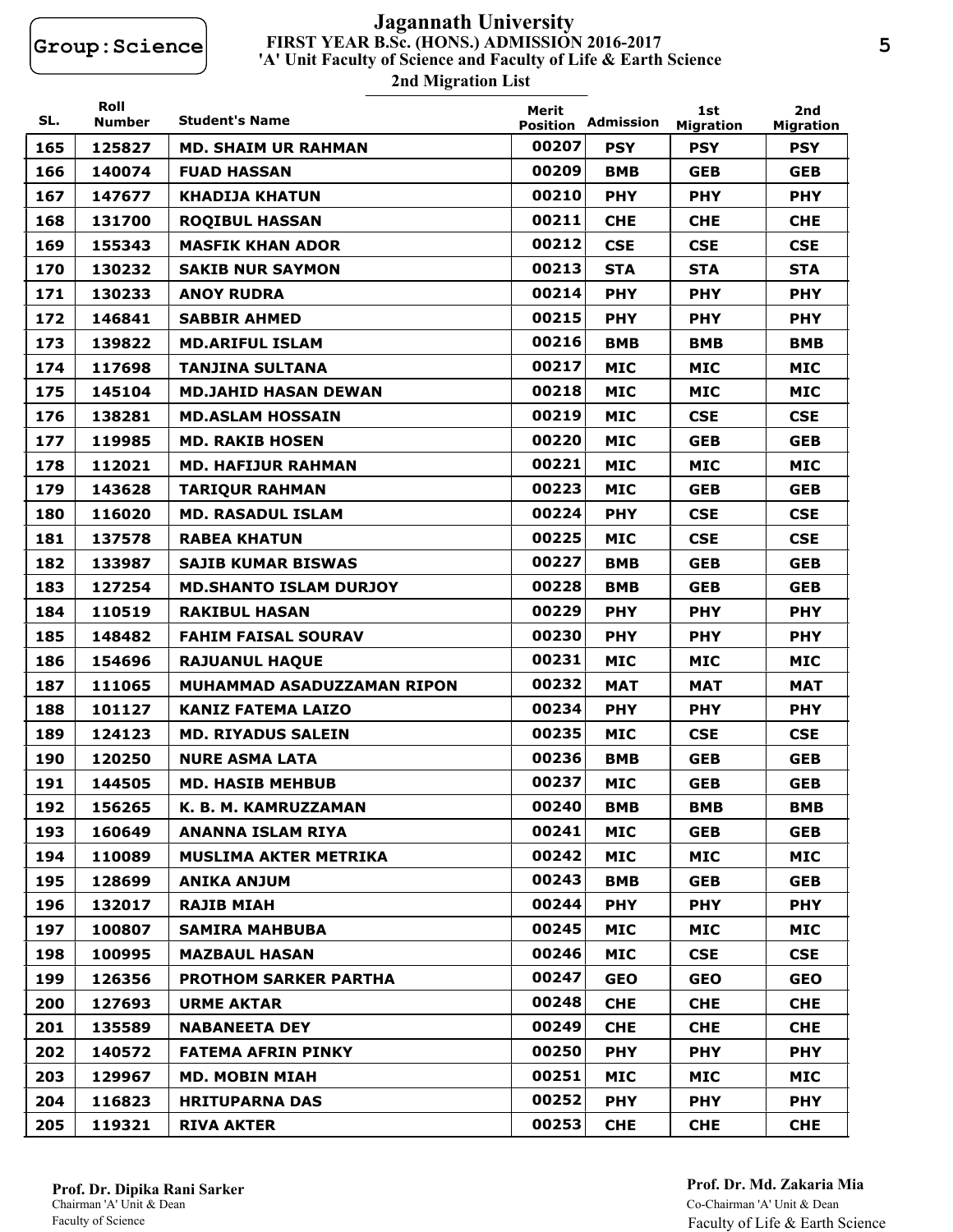## **FIRST YEAR B.Sc. (HONS.) ADMISSION 2016-2017 2nd Migration List 'A' Unit Faculty of Science and Faculty of Life & Earth Science Jagannath University**

| SL. | Roll<br>Number | <b>Student's Name</b>              | Merit<br><b>Position</b> | Admission  | 1st<br><b>Migration</b> | 2nd<br><b>Migration</b> |
|-----|----------------|------------------------------------|--------------------------|------------|-------------------------|-------------------------|
| 206 | 145273         | <b>RIPON AL MAMUN</b>              | 00254                    | <b>BMB</b> | <b>GEB</b>              | <b>GEB</b>              |
| 207 | 102280         | <b>MD. NAIMUR RAHMAN</b>           | 00255                    | <b>BMB</b> | <b>CSE</b>              | <b>CSE</b>              |
| 208 | 132088         | <b>SADIA MADURI RASA</b>           | 00256                    | <b>MAT</b> | <b>CSE</b>              | <b>CSE</b>              |
| 209 | 101078         | <b>SUKANTO NANDI</b>               | 00258                    | <b>BMB</b> | <b>CSE</b>              | <b>CSE</b>              |
| 210 | 146051         | <b>SUMI AKTER</b>                  | 00261                    | <b>MAT</b> | <b>GEB</b>              | <b>GEB</b>              |
| 211 | 138818         | <b>MD.SHARIF MIAH</b>              | 00262                    | <b>MIC</b> | <b>MIC</b>              | <b>MIC</b>              |
| 212 | 103331         | <b>JAWAD AHAMMED FAIYAZ</b>        | 00263                    | <b>BMB</b> | <b>BMB</b>              | <b>BMB</b>              |
| 213 | 142941         | <b>ASIK SIDDIQI</b>                | 00267                    | <b>PHY</b> | <b>CSE</b>              | <b>CSE</b>              |
| 214 | 134352         | <b>FARHANA ALAM SRETY</b>          | 00268                    | <b>MIC</b> | <b>MIC</b>              | <b>MIC</b>              |
| 215 | 120854         | <b>MOTHAHARA TASNIM</b>            | 00269                    | <b>PHY</b> | <b>PHY</b>              | <b>PHY</b>              |
| 216 | 112503         | <b>MD. MOHSINUR RAHMAN MURAD</b>   | 00270                    | <b>MIC</b> | <b>CSE</b>              | <b>CSE</b>              |
| 217 | 132122         | <b>MD. MAHDI HASAN</b>             | 00271                    | <b>BMB</b> | <b>CSE</b>              | <b>CSE</b>              |
| 218 | 105410         | <b>MD. ISRAFIL HOSSAIN</b>         | 00272                    | <b>MIC</b> | <b>MIC</b>              | <b>MIC</b>              |
| 219 | 107120         | <b>MORSHEDA AKTER MUNIA</b>        | 00276                    | <b>BMB</b> | <b>MIC</b>              | <b>MIC</b>              |
| 220 | 104515         | <b>LINCON MAZUMDER</b>             | 00277                    | <b>BMB</b> | <b>MIC</b>              | <b>MIC</b>              |
| 221 | 106249         | <b>MAMIN HOSSEN</b>                | 00278                    | <b>BMB</b> | <b>CSE</b>              | <b>CSE</b>              |
| 222 | 158517         | A. K. M. FAIZUL HOQUE SHOWRAV      | 00279                    | <b>CHE</b> | <b>CHE</b>              | <b>CHE</b>              |
| 223 | 157815         | <b>MD. TANVIR AHAMED</b>           | 00280                    | <b>BMB</b> | <b>MIC</b>              | <b>MIC</b>              |
| 224 | 114079         | S. M. AFRAD                        | 00281                    | <b>GEO</b> | <b>CSE</b>              | <b>CSE</b>              |
| 225 | 151231         | <b>MD. ASIKUR RAHMAN</b>           | 00282                    | <b>PHY</b> | <b>PHY</b>              | <b>PHY</b>              |
| 226 | 158669         | <b>TANZINA AKTER</b>               | 00283                    | <b>PHY</b> | <b>PHY</b>              | <b>PHY</b>              |
| 227 | 158095         | <b>MD. SHAHIDUZZAMAN</b>           | 00284                    | <b>PHY</b> | <b>PHY</b>              | <b>PHY</b>              |
| 228 | 104614         | <b>ABID ABDULLAH AKIB</b>          | 00285                    | <b>PHY</b> | <b>PHY</b>              | <b>PHY</b>              |
| 229 | 152900         | <b>ANWAR HOSSAIN</b>               | 00286                    | <b>PHY</b> | <b>PHY</b>              | <b>PHY</b>              |
| 230 | 161789         | <b>MD. RAHAT-UL-MORSALIN-SHIAM</b> | 00288                    | <b>CHE</b> | <b>CHE</b>              | <b>CHE</b>              |
| 231 | 131038         | <b>MST. SHANTONA AKTER</b>         | 00292                    | <b>BMB</b> | <b>BMB</b>              | <b>BMB</b>              |
| 232 | 106477         | <b>MD ARIFUL ISLAM</b>             | 00295                    | <b>BMB</b> | <b>MIC</b>              | <b>MIC</b>              |
| 233 | 135851         | <b>SAMIHA HOSSAIN</b>              | 00296                    | <b>BMB</b> | <b>BMB</b>              | BMB                     |
| 234 | 100099         | <b>PROTIMA ROY</b>                 | 00297                    | <b>PHY</b> | <b>PHY</b>              | <b>PHY</b>              |
| 235 | 121788         | <b>AHASANUL HAQUE HASIB</b>        | 00299                    | <b>CHE</b> | <b>CHE</b>              | <b>CHE</b>              |
| 236 | 115762         | <b>MD.SHAKIL AHAMED</b>            | 00300                    | <b>BMB</b> | <b>BMB</b>              | <b>BMB</b>              |
| 237 | 119035         | <b>MAMUN HASAN</b>                 | 00301                    | <b>PHY</b> | <b>PHY</b>              | <b>PHY</b>              |
| 238 | 123428         | <b>DEBSSHREE ROY TITHI</b>         | 00302                    | <b>PHY</b> | <b>PHY</b>              | <b>PHY</b>              |
| 239 | 141782         | <b>MD.SHAHARIAR MAHMUD</b>         | 00303                    | <b>CHE</b> | <b>CHE</b>              | <b>CHE</b>              |
| 240 | 126821         | <b>MD. REJOUN AHMED</b>            | 00304                    | <b>STA</b> | <b>STA</b>              | <b>STA</b>              |
| 241 | 120581         | <b>NAHID HASAN</b>                 | 00305                    | <b>MAT</b> | <b>MAT</b>              | <b>MAT</b>              |
| 242 | 108429         | <b>TASNIM JAHAN</b>                | 00306                    | <b>CHE</b> | <b>CHE</b>              | <b>CHE</b>              |
| 243 | 151144         | <b>FAHIM SHAHRIAR</b>              | 00307                    | <b>CHE</b> | <b>CHE</b>              | <b>CHE</b>              |
| 244 | 109649         | <b>SHARMIN SHARKAR RIMA</b>        | 00308                    | <b>PSY</b> | <b>PSY</b>              | <b>PSY</b>              |
| 245 | 121598         | <b>MD. AL-AMIN</b>                 | 00309                    | <b>GEO</b> | <b>GEO</b>              | <b>GEO</b>              |
| 246 | 110760         | <b>SAFAYET SIKDER</b>              | 00310                    | <b>BMB</b> | <b>MIC</b>              | <b>MIC</b>              |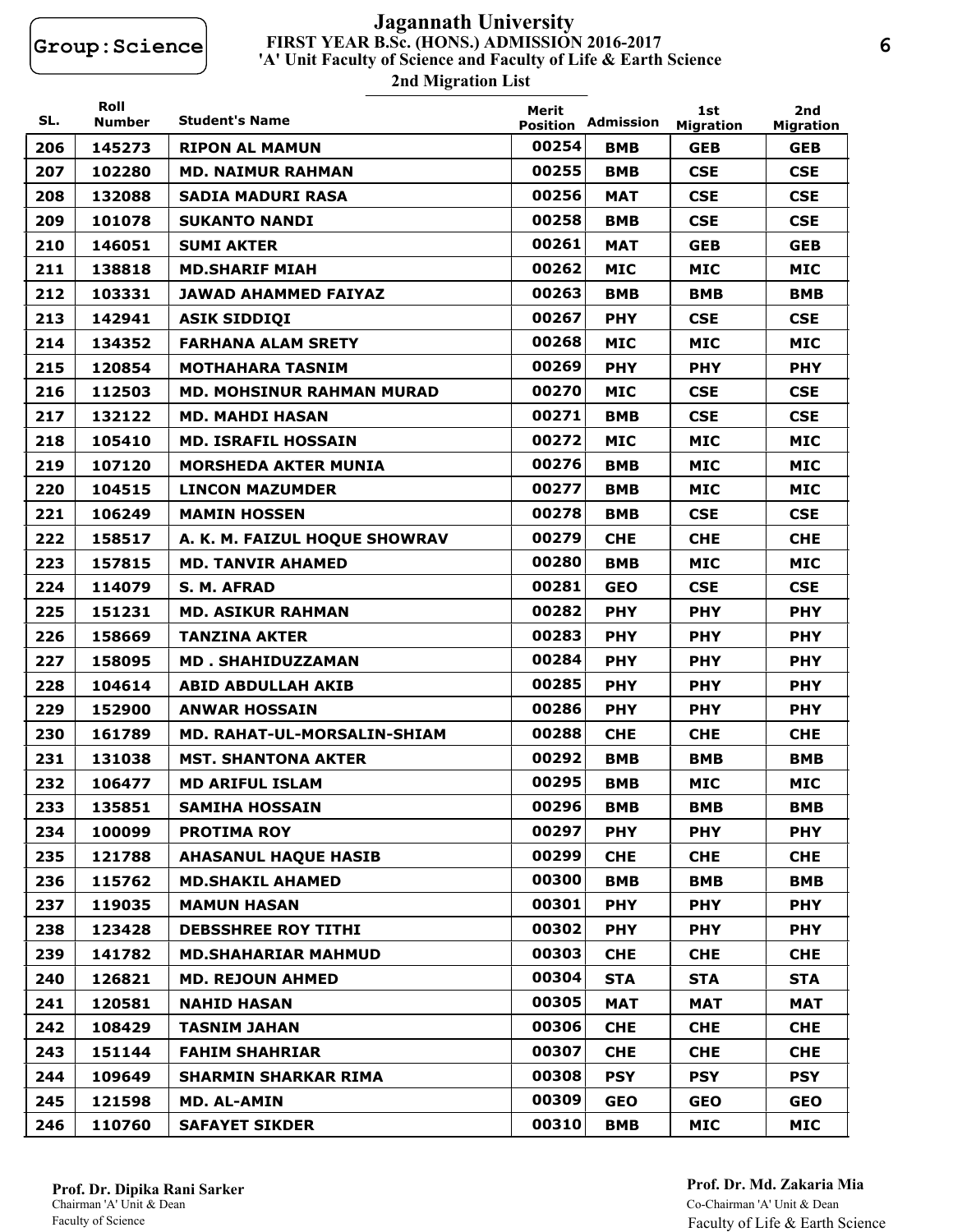## **FIRST YEAR B.Sc. (HONS.) ADMISSION 2016-2017 2nd Migration List 'A' Unit Faculty of Science and Faculty of Life & Earth Science Jagannath University**

| SL. | Roll<br><b>Number</b> | <b>Student's Name</b>           | Merit<br><b>Position</b> | Admission  | 1st<br><b>Migration</b> | 2nd<br><b>Migration</b> |
|-----|-----------------------|---------------------------------|--------------------------|------------|-------------------------|-------------------------|
| 247 | 162983                | <b>MST. NIGAR SULTANA</b>       | 00311                    | <b>BMB</b> | <b>BMB</b>              | <b>BMB</b>              |
| 248 | 128705                | <b>SABUJ SAHA STAR</b>          | 00313                    | <b>BMB</b> | <b>BMB</b>              | <b>BMB</b>              |
| 249 | 151158                | <b>SUMIT KUMAR BARAL</b>        | 00314                    | <b>CHE</b> | <b>CHE</b>              | <b>CHE</b>              |
| 250 | 142859                | <b>MD.BASHIR AHMED TAMIM</b>    | 00315                    | <b>MAT</b> | <b>MAT</b>              | <b>MAT</b>              |
| 251 | 159098                | <b>ADITI BANERJEE</b>           | 00316                    | <b>PHY</b> | <b>PHY</b>              | <b>PHY</b>              |
| 252 | 129392                | <b>RUMA AKTER SHAMIMA</b>       | 00317                    | <b>PSY</b> | <b>MIC</b>              | <b>MIC</b>              |
| 253 | 114045                | <b>NAWSHIN SHARMILI AYSHI</b>   | 00318                    | <b>PHY</b> | <b>PHY</b>              | <b>PHY</b>              |
| 254 | 134922                | <b>MOHASINA TASNIM</b>          | 00319                    | <b>MAT</b> | <b>MAT</b>              | <b>MAT</b>              |
| 255 | 133427                | <b>IFTY ARA HAQUE</b>           | 00320                    | <b>PHY</b> | <b>PHY</b>              | <b>PHY</b>              |
| 256 | 161249                | <b>FARHANA KASHEM MITA</b>      | 00321                    | <b>CHE</b> | <b>MIC</b>              | <b>MIC</b>              |
| 257 | 137721                | <b>HUMAIRA SULTANA</b>          | 00323                    | <b>CHE</b> | <b>CHE</b>              | <b>CHE</b>              |
| 258 | 121439                | <b>MD. RAKIB MIA</b>            | 00326                    | <b>BMB</b> | <b>MIC</b>              | <b>MIC</b>              |
| 259 | 156555                | <b>NADIM HASAN</b>              | 00327                    | <b>PHY</b> | <b>MIC</b>              | <b>MIC</b>              |
| 260 | 106913                | <b>RAHUL ROY</b>                | 00330                    | <b>STA</b> | <b>MIC</b>              | <b>MIC</b>              |
| 261 | 149701                | <b>APON GHOSH</b>               | 00332                    | <b>CHE</b> | <b>CHE</b>              | <b>CHE</b>              |
| 262 | 153696                | <b>MEHEDI HASAN</b>             | 00334                    | <b>MAT</b> | <b>MAT</b>              | <b>MAT</b>              |
| 263 | 111973                | <b>MD. RASEL MIA</b>            | 00335                    | <b>MAT</b> | <b>MAT</b>              | <b>MAT</b>              |
| 264 | 147639                | <b>PROSENJEET KUMAR BISWAS</b>  | 00336                    | <b>CHE</b> | <b>CHE</b>              | <b>CHE</b>              |
| 265 | 116861                | <b>SUSRITI SARKER</b>           | 00337                    | <b>PHY</b> | <b>PHY</b>              | <b>PHY</b>              |
| 266 | 137821                | <b>MOSTARI RAHMAN BRISTI</b>    | 00338                    | <b>PHY</b> | <b>PHY</b>              | <b>PHY</b>              |
| 267 | 106328                | <b>SUMAIYA AKTER MUKTA</b>      | 00339                    | <b>CHE</b> | <b>MIC</b>              | <b>MIC</b>              |
| 268 | 144677                | <b>TABASSUM BASHER</b>          | 00340                    | <b>ZOO</b> | <b>MIC</b>              | <b>MIC</b>              |
| 269 | 106290                | <b>MD. FAHIM SHARIAR</b>        | 00341                    | <b>CHE</b> | <b>BMB</b>              | <b>BMB</b>              |
| 270 | 154230                | <b>MD.ABDUR RASHED RANA</b>     | 00342                    | <b>CHE</b> | <b>MIC</b>              | <b>MIC</b>              |
| 271 | 157398                | <b>TRIPTY SULTANA</b>           | 00343                    | <b>ZOO</b> | <b>BMB</b>              | <b>BMB</b>              |
| 272 | 102684                | <b>TIAZUDDIN</b>                | 00344                    | <b>PHY</b> | <b>PHY</b>              | <b>PHY</b>              |
| 273 | 137994                | <b>MEHEDI HASSAN</b>            | 00346                    | <b>CHE</b> | <b>CHE</b>              | <b>CHE</b>              |
| 274 | 148468                | <b>MAZHARUL ISLAM</b>           | 00347                    | <b>STA</b> | <b>MIC</b>              | <b>MIC</b>              |
| 275 | 157383                | <b>NOWSHIN SHARMILE</b>         | 00348                    | <b>GEO</b> | <b>MIC</b>              | <b>MIC</b>              |
| 276 | 157393                | <b>MD. HOSSAIN SWAPNIL</b>      | 00349                    | <b>PHY</b> | <b>PHY</b>              | <b>PHY</b>              |
| 277 | 142704                | <b>MESBA UDDIN PIAS</b>         | 00350                    | <b>PHY</b> | <b>PHY</b>              | <b>PHY</b>              |
| 278 | 129469                | <b>MEHJABEN SULTANA NUPUR</b>   | 00351                    | <b>CHE</b> | <b>BMB</b>              | <b>BMB</b>              |
| 279 | 118984                | <b>MD. RAFIQUL ISLAM</b>        | 00352                    | <b>CHE</b> | <b>CHE</b>              | <b>CHE</b>              |
| 280 | 101130                | <b>EMON KHAN</b>                | 00353                    | <b>BOT</b> | <b>BOT</b>              | <b>BOT</b>              |
| 281 | 131128                | <b>SHARIF MIA</b>               | 00354                    | <b>PHY</b> | <b>PHY</b>              | <b>PHY</b>              |
| 282 | 127381                | <b>MD. BURHAN UDDIN SHOURAV</b> | 00355                    | <b>CHE</b> | <b>BMB</b>              | <b>BMB</b>              |
| 283 | 158485                | <b>MD. SABBIR HOSSAIN OVY</b>   | 00357                    | <b>CHE</b> | <b>PHY</b>              | <b>PHY</b>              |
| 284 | 107771                | <b>MR. JAFAR IMAM</b>           | 00359                    | <b>CHE</b> | <b>BMB</b>              | BMB                     |
| 285 | 114440                | <b>KHADIJA BENTA MOHIVE</b>     | 00362                    | <b>CHE</b> | <b>CHE</b>              | <b>CHE</b>              |
| 286 | 120254                | <b>TASKIA HAMIM</b>             | 00363                    | <b>CHE</b> | <b>PHY</b>              | <b>PHY</b>              |
| 287 | 109326                | <b>FABIHA-RAHMAN</b>            | 00368                    | <b>MAT</b> | <b>MIC</b>              | <b>MIC</b>              |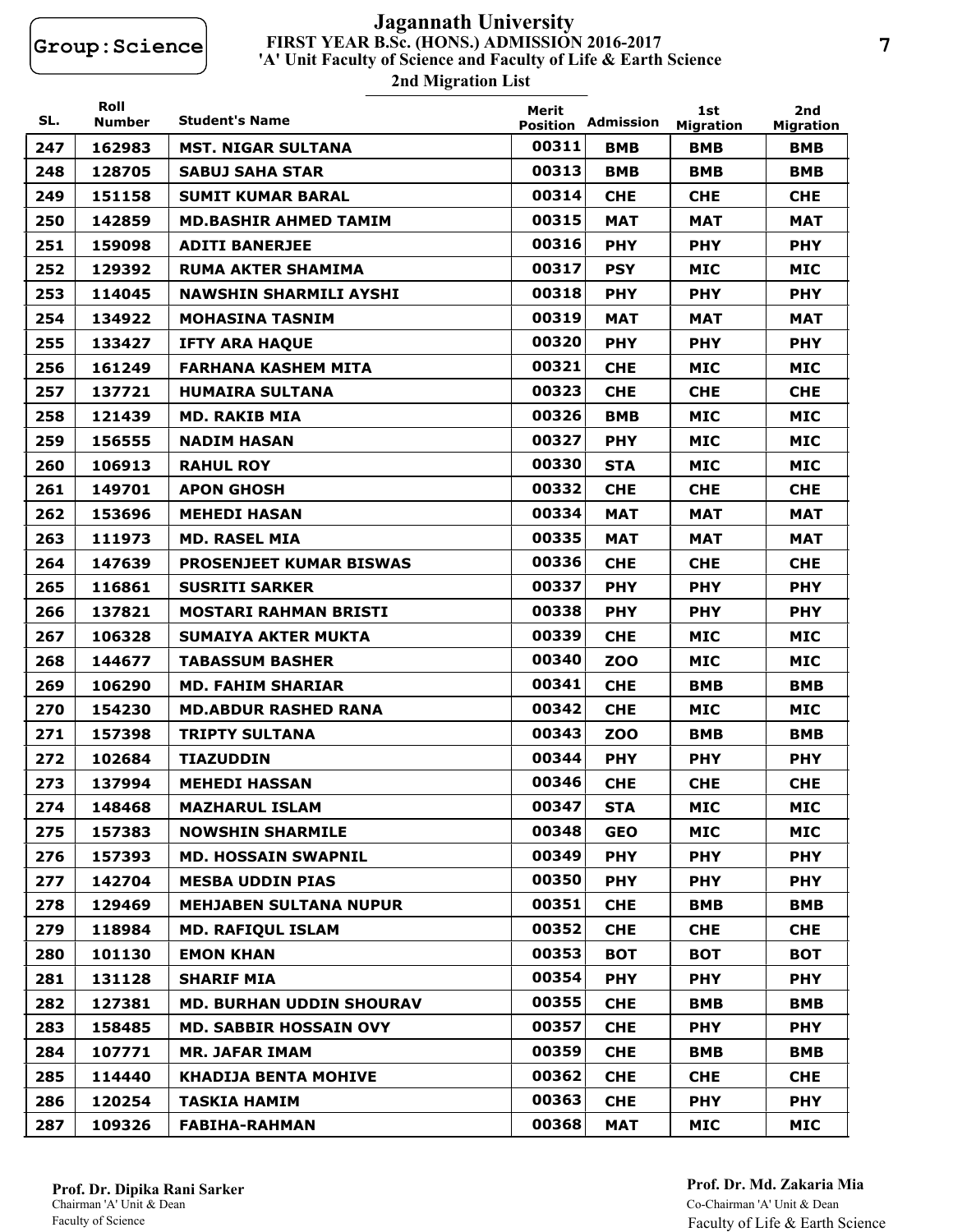# **FIRST YEAR B.Sc. (HONS.) ADMISSION 2016-2017 2nd Migration List 'A' Unit Faculty of Science and Faculty of Life & Earth Science Jagannath University**

| SL. | Roll<br>Number | <b>Student's Name</b>            | Merit<br><b>Position</b> | Admission  | 1st<br><b>Migration</b> | 2nd<br><b>Migration</b> |
|-----|----------------|----------------------------------|--------------------------|------------|-------------------------|-------------------------|
| 288 | 152038         | <b>HOSSAIN MOHAMMED NAYEEM</b>   | 00369                    | <b>MAT</b> | <b>BMB</b>              | <b>BMB</b>              |
| 289 | 126867         | <b>PUSPEN SARKER BAPON</b>       | 00372                    | <b>CHE</b> | <b>MIC</b>              | <b>MIC</b>              |
| 290 | 159663         | <b>ATIQUR RAHMAN SHIMANTO</b>    | 00373                    | <b>CHE</b> | <b>PHY</b>              | <b>PHY</b>              |
| 291 | 127606         | <b>MD. SHAPAN MIAH</b>           | 00374                    | <b>CHE</b> | <b>PHY</b>              | <b>PHY</b>              |
| 292 | 127103         | <b>MD. IMRAN HOSSAIN</b>         | 00375                    | <b>MAT</b> | <b>MAT</b>              | <b>MAT</b>              |
| 293 | 132967         | <b>S.M.RASEL</b>                 | 00376                    | <b>CHE</b> | <b>PHY</b>              | <b>PHY</b>              |
| 294 | 148294         | <b>SONIA AKTER</b>               | 00377                    | <b>MAT</b> | <b>MAT</b>              | <b>MAT</b>              |
| 295 | 121147         | <b>HASAN AL-MAHMUD</b>           | 00378                    | <b>CHE</b> | <b>PHY</b>              | <b>PHY</b>              |
| 296 | 154078         | <b>MST. SANJIDA KHANOM</b>       | 00379                    | <b>CHE</b> | <b>CHE</b>              | <b>CHE</b>              |
| 297 | 142057         | <b>MD. SYFULLAH</b>              | 00380                    | <b>CHE</b> | <b>CHE</b>              | <b>CHE</b>              |
| 298 | 145379         | <b>SHOHANUL ISLAM SHUVO</b>      | 00381                    | <b>CHE</b> | <b>BMB</b>              | <b>BMB</b>              |
| 299 | 115300         | <b>MD. ASHIQUE AHMED</b>         | 00382                    | <b>CHE</b> | <b>PHY</b>              | <b>PHY</b>              |
| 300 | 120413         | <b>MD. SHAHIN ALOM</b>           | 00383                    | <b>CHE</b> | <b>PHY</b>              | <b>PHY</b>              |
| 301 | 145254         | <b>SHAHOL EBN RAHMAN</b>         | 00384                    | <b>CHE</b> | <b>MIC</b>              | <b>MIC</b>              |
| 302 | 113975         | <b>MASHIUR RAHMAN ADITTA</b>     | 00385                    | <b>CHE</b> | <b>PHY</b>              | <b>PHY</b>              |
| 303 | 113529         | <b>AFRINA KADIR</b>              | 00388                    | <b>CHE</b> | <b>BMB</b>              | <b>BMB</b>              |
| 304 | 127001         | <b>MD. RAJIBUL HASAN BHUIYAN</b> | 00390                    | <b>CHE</b> | <b>PHY</b>              | <b>PHY</b>              |
| 305 | 145842         | <b>MD. SHAKRUL ALAM</b>          | 00391                    | <b>MAT</b> | <b>MIC</b>              | <b>MIC</b>              |
| 306 | 112637         | <b>MD. SAIFULLAH</b>             | 00395                    | <b>STA</b> | <b>BMB</b>              | <b>BMB</b>              |
| 307 | 159481         | <b>MUFRAT IBNE MIZAN AULVE</b>   | 00396                    | <b>CHE</b> | <b>PHY</b>              | <b>PHY</b>              |
| 308 | 120583         | <b>MD. RAKIBUL HASAN</b>         | 00397                    | <b>CHE</b> | <b>MIC</b>              | <b>MIC</b>              |
| 309 | 149978         | AATIA ANAN ANANNA                | 00403                    | <b>CHE</b> | <b>BMB</b>              | <b>BMB</b>              |
| 310 | 137811         | <b>PUNAM ROY</b>                 | 00404                    | <b>CHE</b> | <b>PHY</b>              | <b>PHY</b>              |
| 311 | 149176         | <b>HABIBUR RAHMAN</b>            | 00405                    | <b>CHE</b> | <b>BMB</b>              | <b>BMB</b>              |
| 312 | 101258         | <b>JAHID HASAN RIFAT</b>         | 00406                    | <b>CHE</b> | <b>BMB</b>              | <b>BMB</b>              |
| 313 | 146225         | <b>AFSANA PARVIN</b>             | 00407                    | <b>STA</b> | <b>BMB</b>              | <b>MIC</b>              |
| 314 | 105097         | <b>MD.HALIM SARKER</b>           | 00409                    | <b>CHE</b> | <b>BMB</b>              | <b>BMB</b>              |
| 315 | 121032         | <b>MD. SHOHAG MOLLA</b>          | 00410                    | <b>CHE</b> | <b>CHE</b>              | <b>CHE</b>              |
| 316 | 123423         | <b>LABONI AKTER</b>              | 00411                    | <b>PSY</b> | <b>PSY</b>              | <b>PSY</b>              |
| 317 | 138171         | <b>MD. NADIM MAHMUD</b>          | 00412                    | <b>CHE</b> | <b>PHY</b>              | <b>PHY</b>              |
| 318 | 102997         | <b>TAYEBUR RAHMAN</b>            | 00413                    | <b>ZOO</b> | <b>PHY</b>              | <b>PHY</b>              |
| 319 | 108411         | AKRAM HOSSAIN ZULKARNINE         | 00414                    | MAT        | <b>PHY</b>              | <b>PHY</b>              |
| 320 | 148472         | <b>AHMMED RABBI</b>              | 00416                    | <b>MAT</b> | <b>CHE</b>              | <b>CHE</b>              |
| 321 | 123392         | <b>EARIN JAHAN BRISTY</b>        | 00417                    | <b>MAT</b> | <b>PHY</b>              | <b>PHY</b>              |
| 322 | 130068         | <b>ANIK SARKER</b>               | 00418                    | MAT        | <b>PHY</b>              | <b>PHY</b>              |
| 323 | 145084         | ABU FARHAD MD. SELIM REZA        | 00421                    | MAT        | BMB                     | <b>BMB</b>              |
| 324 | 116123         | S. M. EFTEKHAR RASUL SHEFA       | 00423                    | MAT        | <b>PHY</b>              | <b>PHY</b>              |
| 325 | 150772         | <b>MD.FOISAL BAPARI</b>          | 00424                    | <b>BOT</b> | <b>CHE</b>              | <b>CHE</b>              |
| 326 | 138647         | <b>AMIR HOSSAIN</b>              | 00426                    | <b>MAT</b> | <b>PHY</b>              | <b>PHY</b>              |
| 327 | 130314         | <b>MST. AFSANA MIMI</b>          | 00427                    | MAT        | <b>PHY</b>              | <b>PHY</b>              |
| 328 | 160486         | <b>ISHMAM RAHMAN EBON</b>        | 00428                    | MAT        | <b>BMB</b>              | <b>BMB</b>              |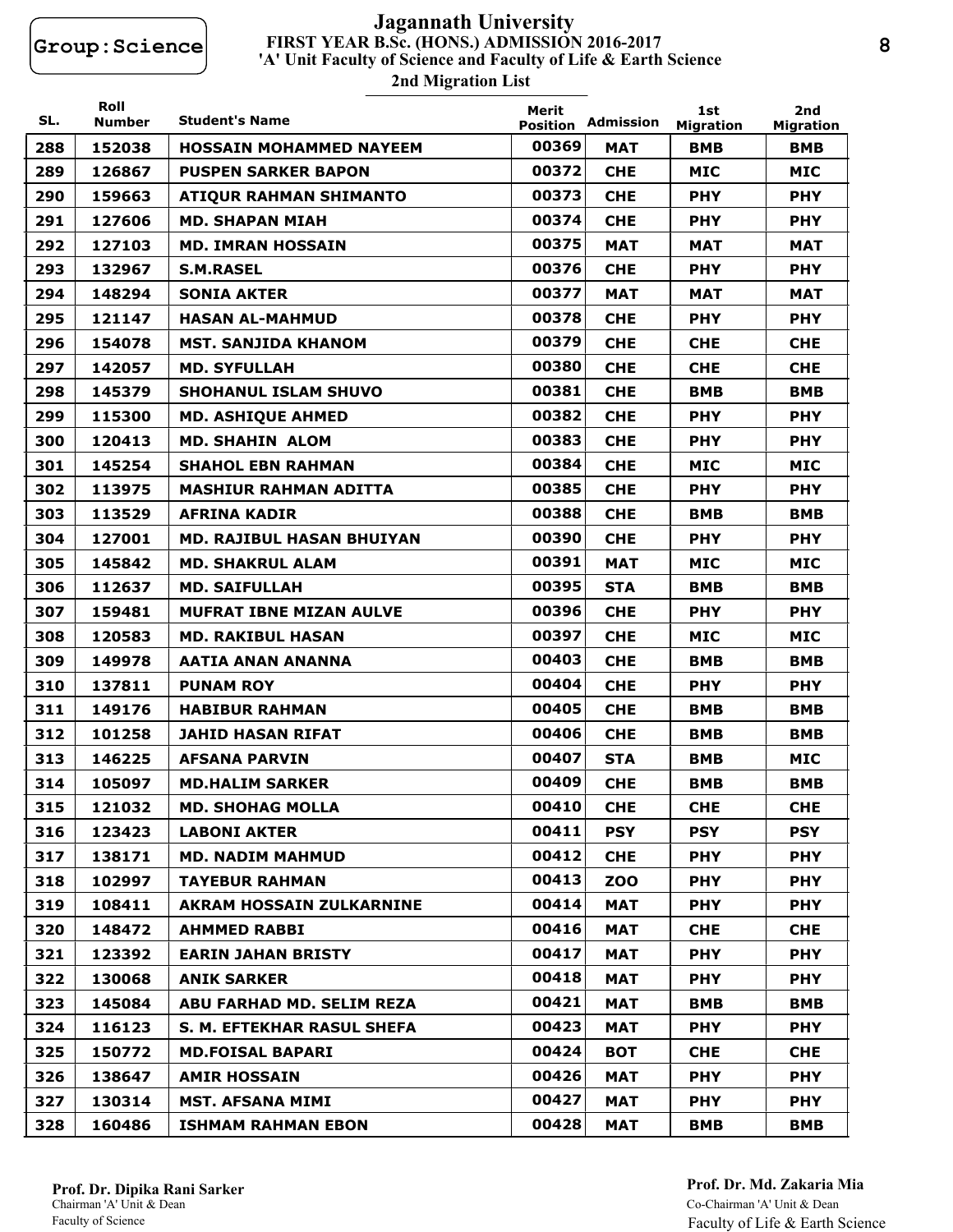## **FIRST YEAR B.Sc. (HONS.) ADMISSION 2016-2017 2nd Migration List 'A' Unit Faculty of Science and Faculty of Life & Earth Science Jagannath University**

| SL. | Roll<br><b>Number</b> | <b>Student's Name</b>            | Merit<br><b>Position</b> | Admission  | 1st<br><b>Migration</b> | 2nd<br><b>Migration</b> |
|-----|-----------------------|----------------------------------|--------------------------|------------|-------------------------|-------------------------|
| 329 | 139470                | <b>NUSRAT JAHAN NITU</b>         | 00429                    | ZOO        | <b>BMB</b>              | <b>BMB</b>              |
| 330 | 120337                | <b>ADILA TAN-IM AVI</b>          | 00430                    | <b>MAT</b> | <b>BMB</b>              | <b>BMB</b>              |
| 331 | 126513                | <b>DIPTO GHOSH JOY</b>           | 00432                    | <b>STA</b> | <b>STA</b>              | <b>STA</b>              |
| 332 | 126707                | <b>SYAD MUMINUL ISLAM</b>        | 00438                    | <b>MAT</b> | <b>PHY</b>              | <b>PHY</b>              |
| 333 | 126483                | <b>MST. NAIMUN NAHAR NISHITA</b> | 00440                    | <b>MAT</b> | <b>MAT</b>              | <b>MAT</b>              |
| 334 | 110251                | AL MOMINUL AL HAY TARON          | 00442                    | <b>MAT</b> | <b>CHE</b>              | <b>CHE</b>              |
| 335 | 149989                | SHEKH MD. JAYEDUL HAQUE SABBER   | 00444                    | <b>MAT</b> | <b>CHE</b>              | <b>CHE</b>              |
| 336 | 111773                | <b>MD. JAHID HOSSAIN</b>         | 00446                    | <b>MAT</b> | <b>BMB</b>              | <b>BMB</b>              |
| 337 | 144782                | <b>TANBI RANI SARKER</b>         | 00448                    | <b>MAT</b> | <b>BMB</b>              | BMB                     |
| 338 | 101682                | <b>SHAMVIL AHMED CHOWDHURY</b>   | 00450                    | <b>MAT</b> | <b>BMB</b>              | <b>BMB</b>              |
| 339 | 150023                | <b>ARAFAT CHOWDHURY</b>          | 00451                    | <b>MAT</b> | <b>PHY</b>              | <b>PHY</b>              |
| 340 | 133946                | <b>MD. NABIL HASAN</b>           | 00452                    | <b>ZOO</b> | <b>PHY</b>              | BMB                     |
| 341 | 149723                | <b>MD. SHEMUL MIA</b>            | 00453                    | <b>MAT</b> | <b>PHY</b>              | <b>PHY</b>              |
| 342 | 109710                | <b>RAYAN TABASSUM MIMLA</b>      | 00454                    | <b>STA</b> | <b>CHE</b>              | <b>BMB</b>              |
| 343 | 109041                | <b>ABIDA HASAN ANKON</b>         | 00457                    | <b>MAT</b> | <b>PHY</b>              | <b>PHY</b>              |
| 344 | 115935                | <b>MD. KAWSAR MOJUMDER</b>       | 00458                    | <b>MAT</b> | <b>PHY</b>              | <b>PHY</b>              |
| 345 | 151729                | <b>SUMAIYA AKTER LUBNA</b>       | 00460                    | <b>MAT</b> | <b>CHE</b>              | <b>CHE</b>              |
| 346 | 130085                | <b>MAHBUB RABBANY SHUVO</b>      | 00462                    | <b>PSY</b> | <b>PSY</b>              | <b>PSY</b>              |
| 347 | 138160                | <b>MD. SARWAR HOSSAIN</b>        | 00463                    | <b>BOT</b> | <b>CHE</b>              | <b>CHE</b>              |
| 348 | 116839                | <b>MD. AL IMRAN</b>              | 00464                    | <b>MAT</b> | <b>PHY</b>              | <b>PHY</b>              |
| 349 | 122410                | <b>TOUSIB MAHMUD</b>             | 00465                    | <b>MAT</b> | <b>CHE</b>              | <b>PHY</b>              |
| 350 | 119525                | <b>NAZMUL ISLAM SAKIB</b>        | 00466                    | <b>MAT</b> | <b>CHE</b>              | <b>CHE</b>              |
| 351 | 113154                | <b>FAWZIYAH RAHMAN</b>           | 00467                    | <b>ZOO</b> | <b>ZOO</b>              | <b>ZOO</b>              |
| 352 | 134694                | <b>TARIKUL ISLAM</b>             | 00468                    | <b>ZOO</b> | <b>CHE</b>              | <b>CHE</b>              |
| 353 | 125471                | <b>SK.SOLAIMAN</b>               | 00469                    | <b>MAT</b> | <b>CHE</b>              | <b>CHE</b>              |
| 354 | 109546                | <b>MD. MAIDUL ISLAM</b>          | 00470                    | <b>MAT</b> | <b>MAT</b>              | <b>MAT</b>              |
| 355 | 140692                | <b>MD. BODRUZZMAN BADHON</b>     | 00471                    | <b>MAT</b> | <b>CHE</b>              | <b>CHE</b>              |
| 356 | 137309                | <b>MD.SAFAT ISLAM</b>            | 00472                    | MAT        | <b>MAT</b>              | <b>MAT</b>              |
| 357 | 130760                | <b>MD. SAFIUL ALAM</b>           | 00473                    | <b>MAT</b> | <b>CHE</b>              | <b>CHE</b>              |
| 358 | 158284                | <b>FARJANA JAMAN</b>             | 00474                    | <b>ZOO</b> | <b>CHE</b>              | <b>CHE</b>              |
| 359 | 128620                | <b>MST. DALIA SULTANA</b>        | 00475                    | MAT        | <b>MAT</b>              | MAT                     |
| 360 | 139344                | <b>MD. HOSSAINUZZAMAN</b>        | 00477                    | <b>MAT</b> | <b>CHE</b>              | <b>CHE</b>              |
| 361 | 142244                | <b>PRONAB KUMAR PAUL PARTHA</b>  | 00478                    | MAT        | <b>CHE</b>              | <b>CHE</b>              |
| 362 | 119151                | <b>NASRIN JAHAN</b>              | 00479                    | <b>GEO</b> | <b>CHE</b>              | <b>CHE</b>              |
| 363 | 115727                | <b>IFFAT JAHAN</b>               | 00481                    | ZOO        | <b>CHE</b>              | <b>CHE</b>              |
| 364 | 129340                | <b>FARZANA YASMIN MOURI</b>      | 00482                    | <b>STA</b> | <b>CHE</b>              | <b>CHE</b>              |
| 365 | 147281                | <b>MD. SHAHRIAR AZAD MASUM</b>   | 00485                    | <b>STA</b> | <b>CHE</b>              | <b>CHE</b>              |
| 366 | 157545                | <b>MOHAMMAD NASIM UDDIN</b>      | 00487                    | <b>STA</b> | <b>CHE</b>              | <b>CHE</b>              |
| 367 | 149514                | MOHAMMAD MEHEDI HASAN JEWEL      | 00489                    | <b>ZOO</b> | <b>MAT</b>              | <b>MAT</b>              |
| 368 | 157621                | <b>MD SAJEB BUIA</b>             | 00495                    | <b>GEO</b> | <b>MAT</b>              | MAT                     |
| 369 | 147758                | <b>MUFTI MEFTAUR RAHMAN</b>      | 00498                    | <b>STA</b> | <b>STA</b>              | <b>STA</b>              |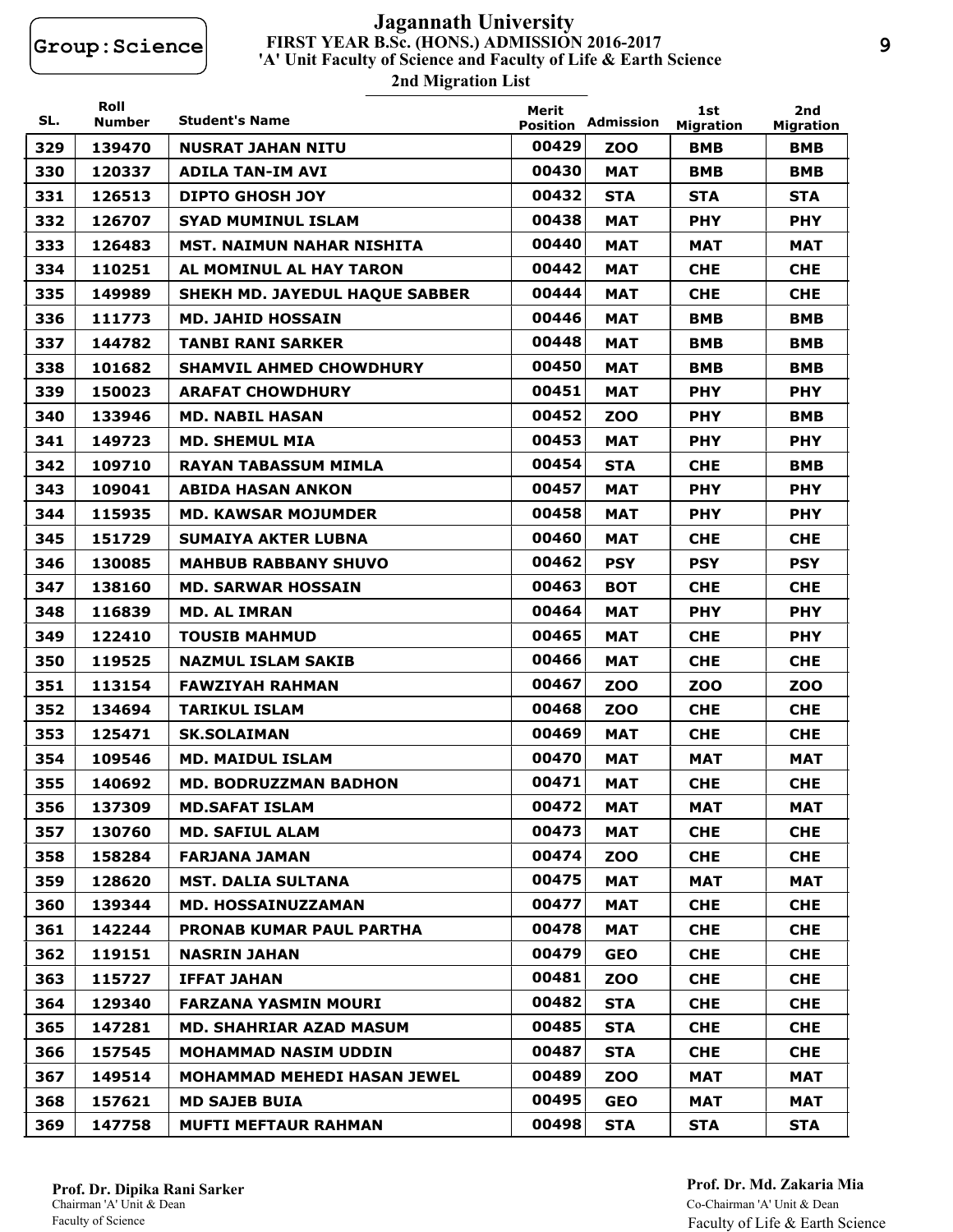# **FIRST YEAR B.Sc. (HONS.) ADMISSION 2016-2017 2nd Migration List 'A' Unit Faculty of Science and Faculty of Life & Earth Science Jagannath University**

| SL. | Roll<br>Number | <b>Student's Name</b>            | Merit<br><b>Position</b> | Admission  | 1st<br><b>Migration</b> | 2nd<br><b>Migration</b> |
|-----|----------------|----------------------------------|--------------------------|------------|-------------------------|-------------------------|
| 370 | 107436         | <b>MD. NURUL QUADIR RIYADH</b>   | 00499                    | <b>BOT</b> | <b>BOT</b>              | <b>BOT</b>              |
| 371 | 112920         | <b>SYED RIFAT MOSLEM</b>         | 00500                    | <b>ZOO</b> | <b>CHE</b>              | <b>CHE</b>              |
| 372 | 151962         | <b>SHAHIN ALAM</b>               | 00501                    | <b>ZOO</b> | <b>MAT</b>              | <b>MAT</b>              |
| 373 | 120225         | <b>DOLA MONDAL</b>               | 00502                    | <b>STA</b> | <b>CHE</b>              | <b>CHE</b>              |
| 374 | 147727         | <b>MEJBAH UDDIN MISHAN</b>       | 00503                    | <b>STA</b> | <b>MAT</b>              | <b>MAT</b>              |
| 375 | 129400         | <b>MD. MIRAZ HOSSAIN</b>         | 00504                    | <b>ZOO</b> | <b>CHE</b>              | <b>CHE</b>              |
| 376 | 103991         | <b>ABUL HOSSAIN DISHAN</b>       | 00505                    | <b>BOT</b> | <b>CHE</b>              | <b>CHE</b>              |
| 377 | 142355         | <b>MST. SADIA AKTAR SHIMU</b>    | 00506                    | <b>STA</b> | <b>CHE</b>              | <b>CHE</b>              |
| 378 | 145471         | <b>SHAHIDA SULTANA</b>           | 00507                    | <b>ZOO</b> | <b>ZOO</b>              | <b>ZOO</b>              |
| 379 | 132823         | <b>TAHMINAAKTER</b>              | 00508                    | <b>STA</b> | <b>MAT</b>              | <b>MAT</b>              |
| 380 | 135471         | MD. ABDUL KABIR HOSSAIN          | 00510                    | <b>STA</b> | <b>CHE</b>              | <b>CHE</b>              |
| 381 | 139946         | <b>NAIMA ISLAM</b>               | 00511                    | <b>ZOO</b> | <b>CHE</b>              | <b>CHE</b>              |
| 382 | 133797         | <b>ASIBUR RAHMAN</b>             | 00512                    | <b>GEO</b> | <b>MAT</b>              | <b>MAT</b>              |
| 383 | 106295         | <b>SAGAR CHANDRA DAS</b>         | 00513                    | <b>PSY</b> | <b>CHE</b>              | <b>CHE</b>              |
| 384 | 106380         | <b>MD. HASAN ROCKY</b>           | 00514                    | <b>STA</b> | <b>CHE</b>              | <b>CHE</b>              |
| 385 | 101668         | <b>AYANTI DAS</b>                | 00515                    | <b>ZOO</b> | <b>ZOO</b>              | <b>ZOO</b>              |
| 386 | 158783         | <b>SHAIKH.SHIHAB UDDIN</b>       | 00519                    | <b>BOT</b> | <b>CHE</b>              | <b>CHE</b>              |
| 387 | 150591         | <b>MD. ANONNO PROTIC PROTOIY</b> | 00520                    | <b>STA</b> | <b>MAT</b>              | <b>MAT</b>              |
| 388 | 104610         | MD. IBRAHIM KHALIL RIFAT         | 00521                    | <b>PSY</b> | <b>CHE</b>              | <b>CHE</b>              |
| 389 | 129434         | <b>MOHAMMAD JOWEL</b>            | 00523                    | <b>STA</b> | <b>STA</b>              | <b>STA</b>              |
| 390 | 155648         | <b>RAJAT CHAKRABORTY</b>         | 00524                    | <b>STA</b> | <b>CHE</b>              | <b>CHE</b>              |
| 391 | 150592         | <b>MD. SHAJIB SHAHAREAR</b>      | 00525                    | <b>GEO</b> | <b>CHE</b>              | <b>CHE</b>              |
| 392 | 148010         | <b>MAHADI HASAN</b>              | 00526                    | <b>ZOO</b> | <b>ZOO</b>              | <b>ZOO</b>              |
| 393 | 116698         | <b>MD. ROBIUL ISLAM</b>          | 00529                    | <b>PSY</b> | <b>CHE</b>              | <b>CHE</b>              |
| 394 | 155962         | <b>ATIAR RAHMAN</b>              | 00531                    | <b>ZOO</b> | <b>CHE</b>              | <b>CHE</b>              |
| 395 | 131355         | <b>ARMAN AHMED</b>               | 00532                    | <b>ZOO</b> | <b>MAT</b>              | <b>MAT</b>              |
| 396 | 118874         | <b>MEZBAHUL ISLAM FAISAL</b>     | 00533                    | <b>PSY</b> | <b>MAT</b>              | <b>MAT</b>              |
| 397 | 130923         | <b>MOST. EFAT JAHAN MONJU</b>    | 00534                    | <b>BOT</b> | <b>BOT</b>              | <b>BOT</b>              |
| 398 | 144311         | <b>MD. RASHEDUL ISLAM</b>        | 00535                    | <b>ZOO</b> | <b>ZOO</b>              | <b>ZOO</b>              |
| 399 | 138316         | <b>SHAHIN ALOM</b>               | 00536                    | ZOO        | <b>CHE</b>              | <b>CHE</b>              |
| 400 | 156853         | <b>MST. REZOANA AREFIN</b>       | 00537                    | <b>ZOO</b> | <b>ZOO</b>              | <b>ZOO</b>              |
| 401 | 115031         | <b>NAHIN HOQUE</b>               | 00538                    | <b>STA</b> | <b>STA</b>              | <b>STA</b>              |
| 402 | 111639         | <b>ABU SAYED MD. SAYEM</b>       | 00543                    | ZOO        | <b>ZOO</b>              | <b>ZOO</b>              |
| 403 | 149884         | <b>FAHIMA FERDAUS</b>            | 00544                    | <b>STA</b> | <b>CHE</b>              | <b>CHE</b>              |
| 404 | 108706         | <b>MD ABDUR RAHIM</b>            | 00547                    | <b>ZOO</b> | <b>ZOO</b>              | <b>ZOO</b>              |
| 405 | 131885         | <b>ABDULLAH- AL- NOMAN</b>       | 00551                    | <b>STA</b> | <b>CHE</b>              | <b>CHE</b>              |
| 406 | 141047         | <b>RAYHAN MIA</b>                | 00552                    | <b>PSY</b> | <b>CHE</b>              | <b>CHE</b>              |
| 407 | 150880         | <b>MST. SUMI AKTHER</b>          | 00553                    | <b>ZOO</b> | <b>MAT</b>              | <b>MAT</b>              |
| 408 | 118296         | <b>NOSHIN TASNIA</b>             | 00557                    | <b>STA</b> | <b>CHE</b>              | <b>CHE</b>              |
| 409 | 139277         | <b>TANVIR HOSSAIN</b>            | 00558                    | ZOO        | <b>CHE</b>              | <b>CHE</b>              |
| 410 | 117151         | <b>MD. FAHIM SHARYAR RIDOY</b>   | 00560                    | <b>ZOO</b> | <b>ZOO</b>              | <b>ZOO</b>              |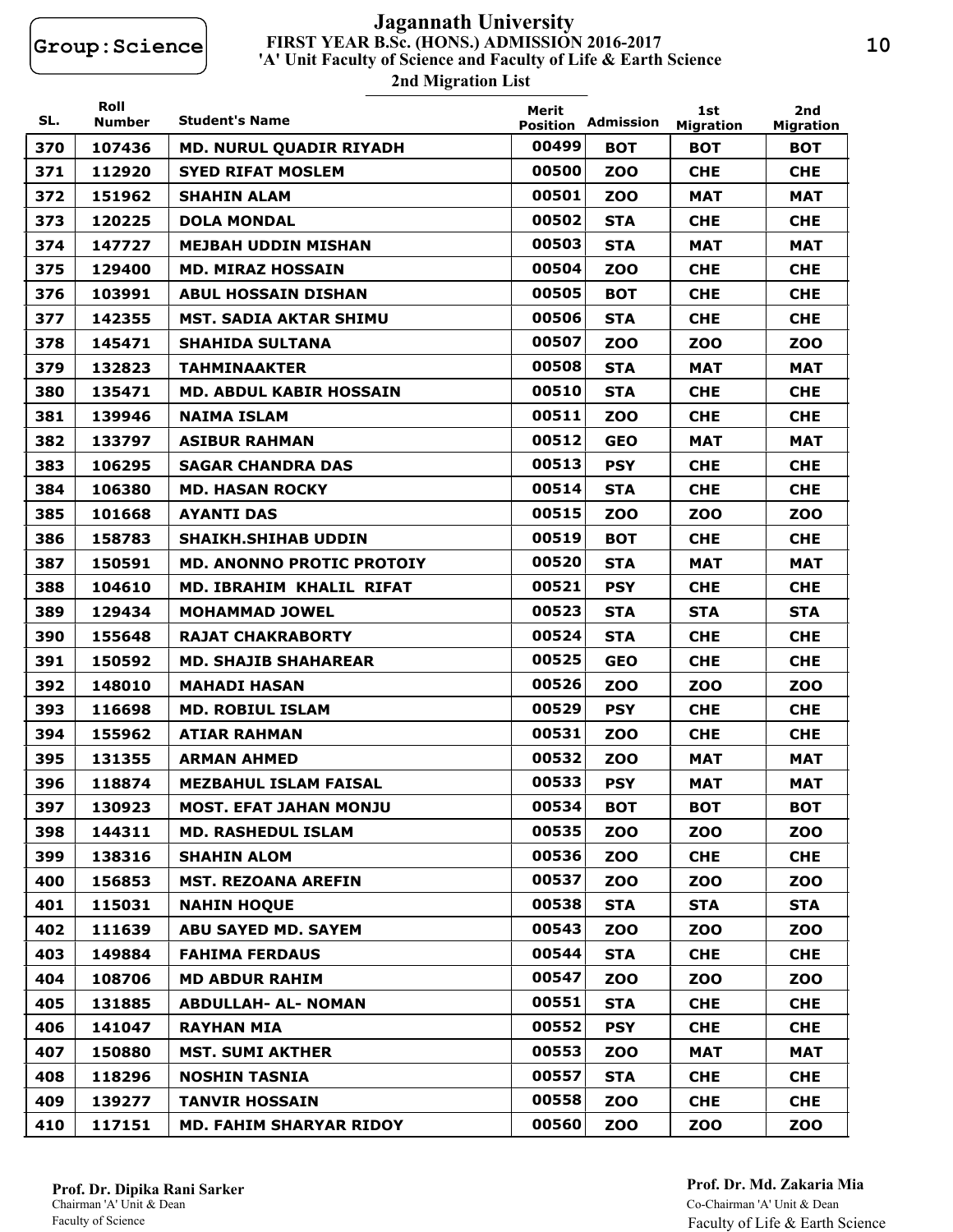# **FIRST YEAR B.Sc. (HONS.) ADMISSION 2016-2017 2nd Migration List 'A' Unit Faculty of Science and Faculty of Life & Earth Science Jagannath University**

| SL. | Roll<br><b>Number</b> | <b>Student's Name</b>          | Merit | <b>Position Admission</b> | 1st<br><b>Migration</b> | 2nd<br><b>Migration</b> |
|-----|-----------------------|--------------------------------|-------|---------------------------|-------------------------|-------------------------|
| 411 | 102492                | <b>ADIBA TASNIM ANI</b>        | 00563 | <b>STA</b>                | <b>CHE</b>              | <b>CHE</b>              |
| 412 | 104607                | HABIBA JANNAT KONAMONI         | 00565 | zoo                       | <b>ZOO</b>              | zoo                     |
| 413 | 109561                | <b>MD. SUZON MIAH</b>          | 00566 | <b>STA</b>                | <b>CHE</b>              | <b>CHE</b>              |
| 414 | 128074                | <b>MD. NURE ALAM NAHID</b>     | 00567 | <b>STA</b>                | <b>CHE</b>              | <b>CHE</b>              |
| 415 | 122368                | <b>MD. SELIM REZA</b>          | 00570 | <b>ZOO</b>                | <b>MAT</b>              | <b>MAT</b>              |
| 416 | 132307                | <b>BISHAJIT PAL</b>            | 00572 | ZOO                       | <b>CHE</b>              | <b>CHE</b>              |
| 417 | 145632                | <b>MD.ANISUR RAHMAN</b>        | 00573 | <b>STA</b>                | <b>MAT</b>              | <b>CHE</b>              |
| 418 | 156165                | <b>MD BORHAN UDDIN MAZBAH</b>  | 00574 | <b>BOT</b>                | <b>MAT</b>              | <b>CHE</b>              |
| 419 | 151055                | <b>MD. ABU SAEED</b>           | 00575 | STA                       | MAT                     | <b>MAT</b>              |
| 420 | 146779                | <b>MAHAMUDUL HASSAN ABID</b>   | 00576 | <b>PSY</b>                | <b>PSY</b>              | <b>PSY</b>              |
| 421 | 118763                | <b>MD. SHOHEL RANA</b>         | 00577 | <b>ZOO</b>                | MAT                     | MAT                     |
| 422 | 100191                | <b>ATANDRA DAS</b>             | 00578 | <b>STA</b>                | <b>MAT</b>              | <b>MAT</b>              |
| 423 | 154836                | <b>SAURAV SARKER</b>           | 00579 | <b>PSY</b>                | <b>PSY</b>              | <b>PSY</b>              |
| 424 | 155939                | <b>JAHANARA AKTER JUTHI</b>    | 00580 | <b>STA</b>                | <b>STA</b>              | <b>STA</b>              |
| 425 | 141599                | <b>MD. JIAD HOSSEN</b>         | 00581 | <b>ZOO</b>                | ZOO                     | ZOO                     |
| 426 | 132103                | <b>SHARIA HASAN SHAMIM</b>     | 00582 | <b>BOT</b>                | <b>BOT</b>              | <b>BOT</b>              |
| 427 | 146118                | <b>PROTITY SAHA</b>            | 00583 | <b>ZOO</b>                | <b>ZOO</b>              | ZOO                     |
| 428 | 124901                | <b>MAHDI ISLAM PRANTO</b>      | 00584 | <b>BOT</b>                | <b>MAT</b>              | <b>MAT</b>              |
| 429 | 134532                | <b>TASMINA AKTER MITU</b>      | 00587 | <b>BOT</b>                | MAT                     | MAT                     |
| 430 | 162586                | <b>MD. LALON MIA</b>           | 00588 | <b>STA</b>                | <b>MAT</b>              | <b>MAT</b>              |
| 431 | 158015                | <b>RUBEL MAL</b>               | 00590 | <b>ZOO</b>                | <b>MAT</b>              | <b>MAT</b>              |
| 432 | 118112                | <b>SEAM AHMED</b>              | 00591 | <b>STA</b>                | MAT                     | MAT                     |
| 433 | 105176                | <b>JANNATUL TAZRIN</b>         | 00594 | <b>ZOO</b>                | <b>MAT</b>              | MAT                     |
| 434 | 147935                | <b>SUSMITA ROY</b>             | 00595 | <b>BOT</b>                | <b>BOT</b>              | <b>BOT</b>              |
| 435 | 129326                | <b>AESA NURAEA TOMA</b>        | 00597 | <b>STA</b>                | <b>STA</b>              | <b>STA</b>              |
| 436 | 106067                | <b>NAYMUR RAHMAN</b>           | 00598 | <b>ZOO</b>                | <b>ZOO</b>              | <b>ZOO</b>              |
| 437 | 114679                | <b>SYED SHOAIB IBRAHIM</b>     | 00599 | <b>STA</b>                | <b>STA</b>              | <b>STA</b>              |
| 438 | 158236                | <b>MD. MOTINUR RAHMAN</b>      | 00601 | <b>STA</b>                | <b>MAT</b>              | MAT                     |
| 439 | 134333                | <b>MEHEDI HASAN RUMAN</b>      | 00602 | <b>ZOO</b>                | <b>MAT</b>              | <b>MAT</b>              |
| 440 | 108217                | <b>RABBIK HASAN MON</b>        | 00603 | <b>STA</b>                | <b>MAT</b>              | MAT                     |
| 441 | 130430                | <b>MD. AMANULLA AMAN</b>       | 00605 | <b>STA</b>                | <b>MAT</b>              | MAT                     |
| 442 | 111725                | <b>JANNATUL FERDOUS TANIYA</b> | 00607 | <b>STA</b>                | <b>MAT</b>              | MAT                     |
| 443 | 150718                | <b>MD. AL SHAFI</b>            | 00609 | <b>STA</b>                | <b>MAT</b>              | MAT                     |
| 444 | 155399                | <b>AISHA SIDDIKA</b>           | 00611 | <b>STA</b>                | <b>MAT</b>              | <b>MAT</b>              |
| 445 | 146506                | <b>NURSHAD JAHAN MIM</b>       | 00612 | <b>STA</b>                | <b>MAT</b>              | MAT                     |
| 446 | 153657                | <b>SABIKUNNAHER MIM</b>        | 00614 | <b>BOT</b>                | <b>BOT</b>              | вот                     |
| 447 | 120714                | <b>ABU HASANAT TUSHAR</b>      | 00615 | <b>STA</b>                | <b>MAT</b>              | MAT                     |
| 448 | 122985                | S. M. SHARIFUL ISLAM           | 00616 | ZOO                       | <b>MAT</b>              | <b>MAT</b>              |
| 449 | 137869                | <b>MEHZEBIN TAMANNA</b>        | 00617 | <b>BOT</b>                | <b>BOT</b>              | <b>BOT</b>              |
| 450 | 140268                | <b>MD AMDADUL HOQUE RABIN</b>  | 00618 | <b>STA</b>                | MAT                     | <b>MAT</b>              |
| 451 | 107113                | MUHAMMAD NAZMUL HOSSAIN        | 00619 | <b>ZOO</b>                | <b>MAT</b>              | MAT                     |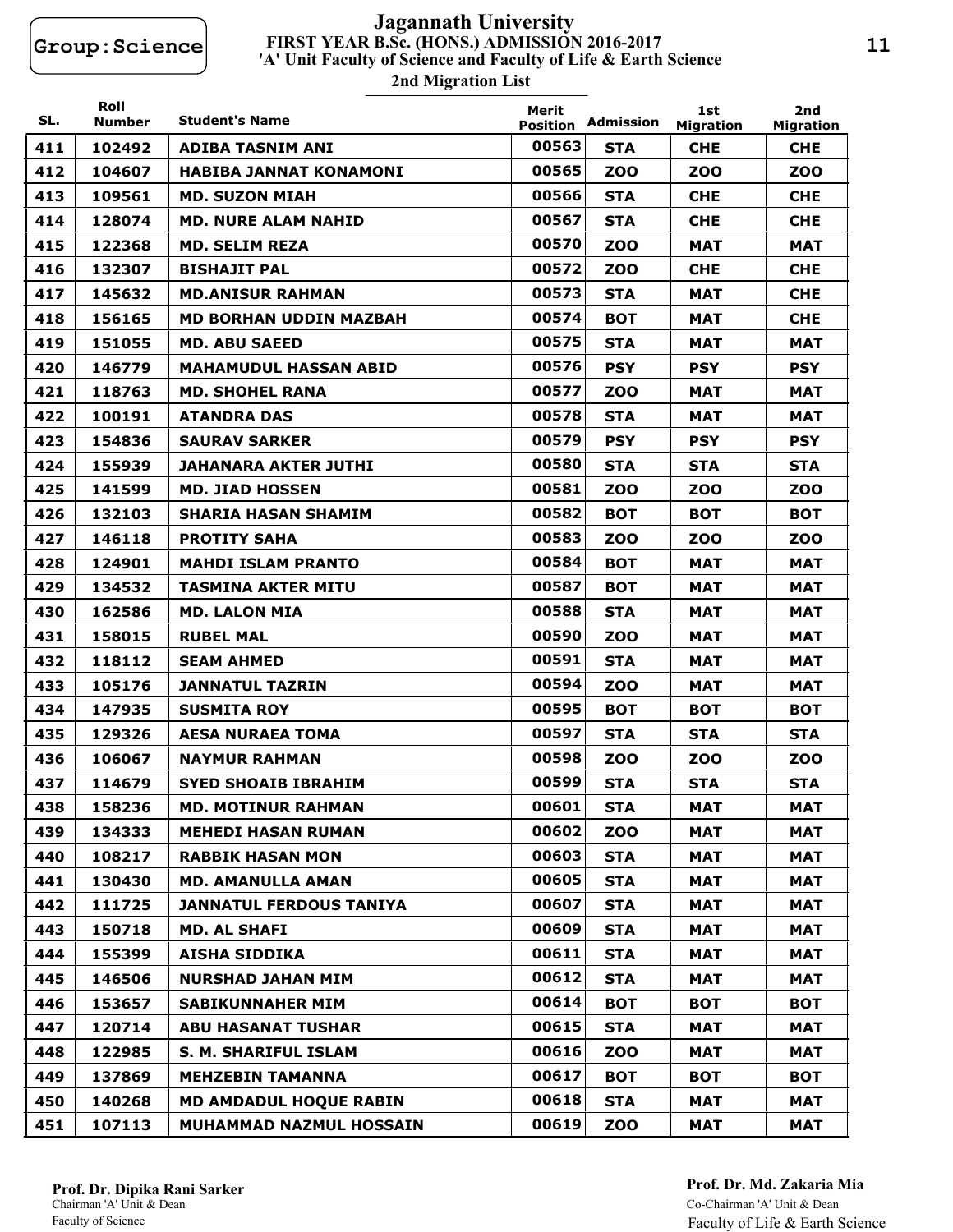## **FIRST YEAR B.Sc. (HONS.) ADMISSION 2016-2017 2nd Migration List 'A' Unit Faculty of Science and Faculty of Life & Earth Science Jagannath University**

| SL. | Roll<br>Number | <b>Student's Name</b>             | Merit<br><b>Position</b> | Admission  | 1st<br><b>Migration</b> | 2nd<br><b>Migration</b> |
|-----|----------------|-----------------------------------|--------------------------|------------|-------------------------|-------------------------|
| 452 | 153917         | <b>MD. SAIFUL ISLAM</b>           | 00620                    | <b>STA</b> | <b>MAT</b>              | <b>MAT</b>              |
| 453 | 155158         | MOHAMMAD MEHEDI HASAN TITU        | 00622                    | <b>ZOO</b> | <b>MAT</b>              | MAT                     |
| 454 | 135076         | <b>MD. NURUZZAMAN RINGCO</b>      | 00623                    | <b>ZOO</b> | <b>ZOO</b>              | <b>ZOO</b>              |
| 455 | 109512         | MAHMUDA MAINUDDIN ARABA           | 00628                    | <b>STA</b> | MAT                     | MAT                     |
| 456 | 133178         | <b>NOWSHIN SALSABIL</b>           | 00630                    | <b>ZOO</b> | <b>MAT</b>              | MAT                     |
| 457 | 123501         | <b>MD.ROBIUL ISLAM RAYHAN</b>     | 00631                    | <b>STA</b> | <b>STA</b>              | <b>STA</b>              |
| 458 | 132480         | <b>AL-SABAB</b>                   | 00633                    | <b>ZOO</b> | <b>ZOO</b>              | <b>ZOO</b>              |
| 459 | 152934         | <b>REZWANA BINTE SHEHAB</b>       | 00635                    | <b>BOT</b> | <b>BOT</b>              | <b>BOT</b>              |
| 460 | 106250         | <b>MD. ROMEN ALMAS SWAZAN</b>     | 00636                    | <b>STA</b> | <b>STA</b>              | <b>STA</b>              |
| 461 | 107561         | <b>MD. SHARIFUL ISLAM</b>         | 00637                    | <b>BOT</b> | <b>ZOO</b>              | ZOO                     |
| 462 | 126655         | <b>MD. TASFIKUL</b>               | 00642                    | <b>BOT</b> | <b>ZOO</b>              | ZOO                     |
| 463 | 117503         | EAIRFANA AKTER KONA               | 00643                    | <b>GEO</b> | MAT                     | <b>MAT</b>              |
| 464 | 101329         | <b>ASIFUR RAHMAN</b>              | 00644                    | <b>GEO</b> | <b>GEO</b>              | <b>GEO</b>              |
| 465 | 151385         | <b>MD. AMIT HASSAN</b>            | 00645                    | <b>BOT</b> | <b>MAT</b>              | <b>MAT</b>              |
| 466 | 109665         | <b>MD. ZAKIR HOSSAIN</b>          | 00647                    | <b>BOT</b> | <b>MAT</b>              | <b>MAT</b>              |
| 467 | 103749         | MD. MURAD HOSSAIN SUNNY           | 00648                    | <b>BOT</b> | <b>ZOO</b>              | ZOO                     |
| 468 | 101187         | <b>RAYHAN BAHADUR</b>             | 00649                    | <b>BOT</b> | MAT                     | MAT                     |
| 469 | 100282         | <b>SOJIB RANA</b>                 | 00651                    | <b>BOT</b> | <b>STA</b>              | <b>STA</b>              |
| 470 | 135233         | <b>MOIN FIYAZ</b>                 | 00652                    | <b>BOT</b> | <b>MAT</b>              | MAT                     |
| 471 | 114455         | <b>MD. KAMRUL HASAN KHANDAKAR</b> | 00653                    | <b>PSY</b> | <b>PSY</b>              | <b>PSY</b>              |
| 472 | 162677         | <b>MD.SUMON TALUKDER</b>          | 00654                    | <b>BOT</b> | MAT                     | MAT                     |
| 473 | 102677         | <b>SHIHAB SAHARIAR SAIKAT</b>     | 00655                    | <b>GEO</b> | <b>STA</b>              | <b>STA</b>              |
| 474 | 115742         | <b>IVNA RATUL HASSAN</b>          | 00656                    | <b>BOT</b> | <b>MAT</b>              | MAT                     |
| 475 | 140613         | <b>MD. MAHMUDUL HASAN</b>         | 00658                    | <b>BOT</b> | <b>MAT</b>              | MAT                     |
| 476 | 103535         | <b>JANNATUL FARDOUS</b>           | 00660                    | <b>BOT</b> | zoo                     | zoo                     |
| 477 | 149053         | <b>SHUVONGKAR SARKAR</b>          | 00661                    | <b>BOT</b> | <b>STA</b>              | <b>STA</b>              |
| 478 | 113382         | <b>ZARIN</b>                      | 00663                    | <b>GEO</b> | <b>MAT</b>              | MAT                     |
| 479 | 152798         | <b>NURJAHAN RAHMAN SNIGDHA</b>    | 00664                    | <b>PSY</b> | <b>ZOO</b>              | <b>ZOO</b>              |
| 480 | 143721         | <b>MAHEDI HASAN TONMOY</b>        | 00667                    | <b>GEO</b> | <b>ZOO</b>              | <b>ZOO</b>              |
| 481 | 154189         | <b>ABDULLAH AL NAHID</b>          | 00669                    | <b>BOT</b> | <b>MAT</b>              | <b>MAT</b>              |
| 482 | 121280         | <b>SUMAIYA ISLAM</b>              | 00671                    | <b>BOT</b> | <b>ZOO</b>              | <b>ZOO</b>              |
| 483 | 127927         | <b>MAHEDEEEHASAN SHISHIR</b>      | 00673                    | <b>BOT</b> | <b>MAT</b>              | <b>MAT</b>              |
| 484 | 155497         | <b>MD. KANON AL MOZADID</b>       | 00675                    | <b>BOT</b> | <b>MAT</b>              | MAT                     |
| 485 | 118481         | <b>MST. RAHAMUNA AFRIN SIFAT</b>  | 00676                    | <b>BOT</b> | <b>MAT</b>              | MAT                     |
| 486 | 107376         | <b>MD. SAJJAD HOSSAIN</b>         | 00679                    | <b>BOT</b> | <b>MAT</b>              | <b>MAT</b>              |
| 487 | 156085         | <b>MD WAHIDUZZAMAN HRIDAY</b>     | 00680                    | <b>GEO</b> | <b>MAT</b>              | <b>MAT</b>              |
| 488 | 149451         | <b>MOHAMMAD PARVEZ HASAN</b>      | 00684                    | <b>BOT</b> | <b>ZOO</b>              | <b>ZOO</b>              |
| 489 | 146500         | <b>MD JOBAER HOSSAIN</b>          | 00687                    | <b>BOT</b> | <b>MAT</b>              | MAT                     |
| 490 | 153435         | <b>FARJANA AHMED</b>              | 00688                    | <b>BOT</b> | <b>ZOO</b>              | <b>ZOO</b>              |
| 491 | 146038         | <b>MARIA AFRIN SADIA</b>          | 00690                    | <b>BOT</b> | <b>MAT</b>              | <b>MAT</b>              |
| 492 | 138639         | <b>HABIBA AKTER SADIA</b>         | 00691                    | <b>BOT</b> | <b>STA</b>              | <b>STA</b>              |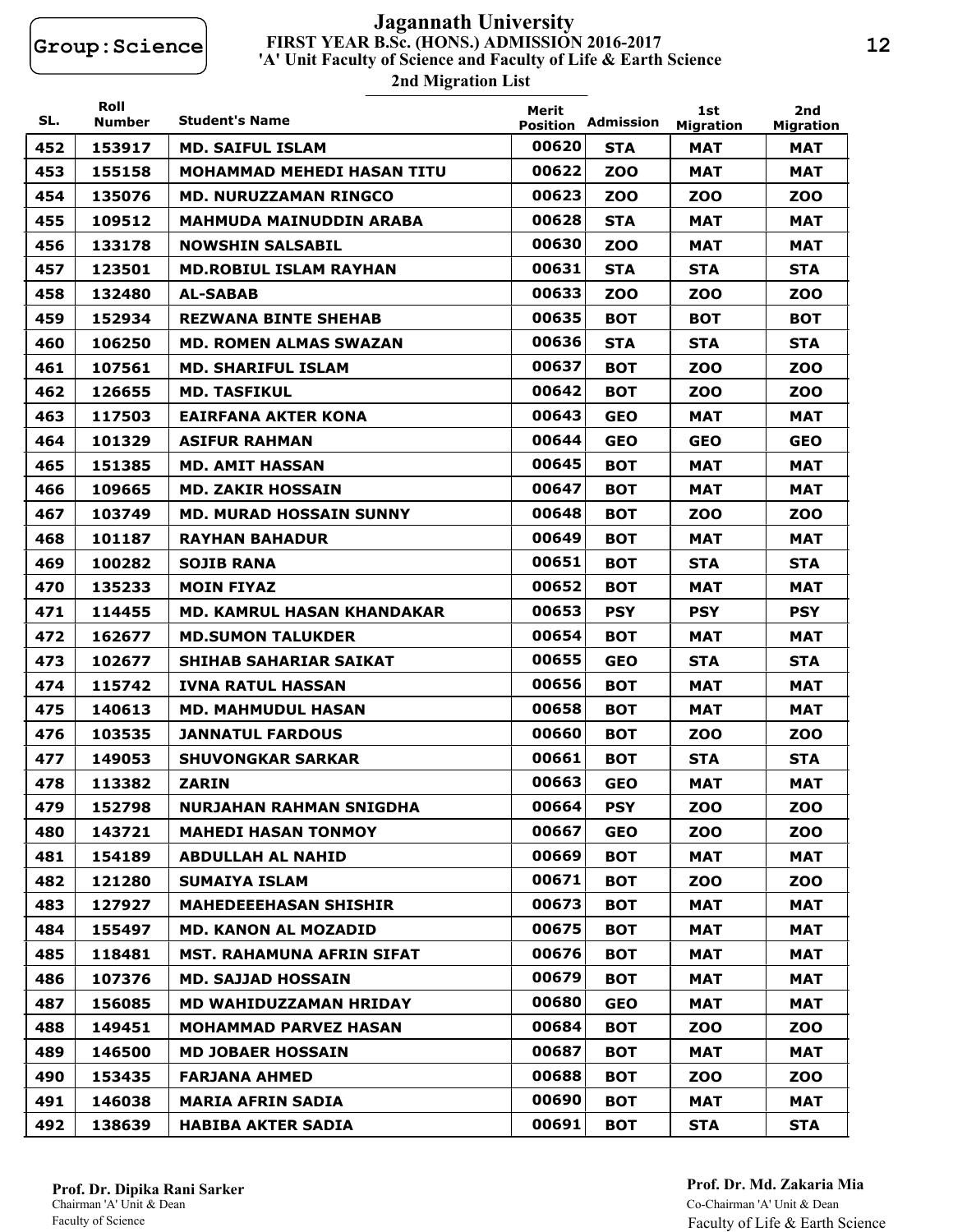# **FIRST YEAR B.Sc. (HONS.) ADMISSION 2016-2017 2nd Migration List 'A' Unit Faculty of Science and Faculty of Life & Earth Science Jagannath University**

| SL. | Roll<br>Number | <b>Student's Name</b>                  | Merit<br><b>Position</b> | Admission  | 1st<br><b>Migration</b> | 2nd<br><b>Migration</b> |
|-----|----------------|----------------------------------------|--------------------------|------------|-------------------------|-------------------------|
| 493 | 146653         | <b>MD. SAIFUL ISLAM</b>                | 00693                    | <b>BOT</b> | <b>MAT</b>              | <b>MAT</b>              |
| 494 | 139052         | KAWSAR MAHMUD SHANTA                   | 00694                    | <b>BOT</b> | <b>STA</b>              | MAT                     |
| 495 | 119304         | <b>TASNIA ROCHITA CHAITY</b>           | 00695                    | <b>BOT</b> | <b>STA</b>              | <b>MAT</b>              |
| 496 | 116768         | <b>MD.TAUHIDUL ISLAM</b>               | 00696                    | <b>BOT</b> | <b>BOT</b>              | вот                     |
| 497 | 126703         | <b>MARJAN MARIA MON</b>                | 00697                    | <b>BOT</b> | <b>ZOO</b>              | zoo                     |
| 498 | 113648         | <b>MD. KABBA MAHMUD</b>                | 00698                    | <b>PSY</b> | <b>PSY</b>              | <b>PSY</b>              |
| 499 | 106490         | RAJ NAHAR AKTER SHIRIN                 | 00699                    | <b>BOT</b> | <b>BOT</b>              | <b>MAT</b>              |
| 500 | 118807         | <b>MD. TAMIM</b>                       | 00700                    | <b>PSY</b> | <b>PSY</b>              | <b>PSY</b>              |
| 501 | 158208         | <b>NAZNEEN AKTER TULI</b>              | 00701                    | <b>BOT</b> | zoo                     | zoo                     |
| 502 | 125393         | <b>SABRINA GULBAHAR ZARIN</b>          | 00702                    | <b>BOT</b> | <b>BOT</b>              | <b>BOT</b>              |
| 503 | 131220         | <b>MD. SHARIFUL ISLAM</b>              | 00703                    | <b>BOT</b> | <b>STA</b>              | <b>STA</b>              |
| 504 | 144417         | MD. AKASH MIAH                         | 00704                    | <b>PSY</b> | <b>PSY</b>              | <b>PSY</b>              |
| 505 | 148640         | <b>TANZINA</b>                         | 00705                    | <b>BOT</b> | <b>ZOO</b>              | ZOO                     |
| 506 | 125919         | <b>OSMAN GONI</b>                      | 00709                    | <b>BOT</b> | <b>STA</b>              | <b>STA</b>              |
| 507 | 149271         | <b>MD. FAHIM FAISAL KHAN</b>           | 00711                    | <b>BOT</b> | <b>STA</b>              | <b>STA</b>              |
| 508 | 108399         | <b>MD. ISHRAK HOSSAIN</b>              | 00713                    | <b>PSY</b> | <b>STA</b>              | <b>STA</b>              |
| 509 | 122694         | <b>MD. TANVIR ISLAM</b>                | 00715                    | <b>GEO</b> | <b>ZOO</b>              | <b>ZOO</b>              |
| 510 | 110409         | <b>ZUBAYDA JAYED</b>                   | 00717                    | <b>PSY</b> | <b>ZOO</b>              | ZOO                     |
| 511 | 162133         | <b>SOURAV DAS</b>                      | 00720                    | <b>PSY</b> | <b>BOT</b>              | <b>BOT</b>              |
| 512 | 149316         | <b>SHAHANAZ ZAMAN</b>                  | 00723                    | <b>GEO</b> | <b>ZOO</b>              | <b>ZOO</b>              |
| 513 | 103315         | <b>SADIA AKTER</b>                     | 00726                    | <b>GEO</b> | <b>ZOO</b>              | ZOO                     |
| 514 | 105630         | <b>AHMED KHALED</b>                    | 00728                    | <b>PSY</b> | <b>PSY</b>              | <b>PSY</b>              |
| 515 | 117491         | <b>CHAITEE SENGUPTA</b>                | 00731                    | <b>PSY</b> | <b>STA</b>              | <b>STA</b>              |
| 516 | 103810         | <b>AVISHEK KUMAR BISWAS</b>            | 00732                    | <b>GEO</b> | <b>STA</b>              | <b>STA</b>              |
| 517 | 118600         | <b>MD. ABDULLAH AL MUKTADIR SABBIR</b> | 00737                    | <b>GEO</b> | <b>STA</b>              | <b>STA</b>              |
| 518 | 101488         | <b>IMTIAZ AHMMED</b>                   | 00738                    | <b>PSY</b> | <b>ZOO</b>              | <b>ZOO</b>              |
| 519 | 115654         | S. M. TANVIR AHMED                     | 00742                    | <b>PSY</b> | <b>PSY</b>              | <b>PSY</b>              |
| 520 | 141576         | <b>MEHNAZ AFROZ SUHANI</b>             | 00743                    | <b>GEO</b> | <b>ZOO</b>              | <b>ZOO</b>              |
| 521 | 141108         | <b>MD. SAIDUR RAHMAN</b>               | 00746                    | <b>GEO</b> | <b>ZOO</b>              | <b>ZOO</b>              |
| 522 | 156634         | <b>MD. OLIOLLAH KHAN RONY</b>          | 00747                    | <b>GEO</b> | <b>ZOO</b>              | <b>ZOO</b>              |
| 523 | 144637         | <b>TANJUM AKTER</b>                    | 00748                    | <b>GEO</b> | <b>BOT</b>              | <b>BOT</b>              |
| 524 | 101171         | <b>SHARMIN AKTAR LAIZU</b>             | 00750                    | <b>GEO</b> | <b>STA</b>              | <b>STA</b>              |
| 525 | 115193         | <b>MOHAMIN MIA</b>                     | 00751                    | <b>GEO</b> | <b>ZOO</b>              | <b>ZOO</b>              |
| 526 | 131666         | <b>KHADIZATUN NAHAR</b>                | 00752                    | <b>GEO</b> | <b>ZOO</b>              | <b>ZOO</b>              |
| 527 | 117457         | <b>HAMIDUL HAQUE</b>                   | 00753                    | <b>GEO</b> | <b>BOT</b>              | <b>BOT</b>              |
| 528 | 141137         | <b>MD. SAMRAT AKBAR</b>                | 00754                    | <b>GEO</b> | ZOO                     | <b>ZOO</b>              |
| 529 | 108717         | <b>MOSHIUR RAHMAN MIRON MOLLIK</b>     | 00755                    | <b>GEO</b> | <b>ZOO</b>              | <b>ZOO</b>              |
| 530 | 156911         | <b>AFRIN AKTER PIAL</b>                | 00756                    | <b>GEO</b> | <b>STA</b>              | <b>STA</b>              |
| 531 | 118372         | <b>ASHRAFUL ISLAM AZAD</b>             | 00757                    | <b>PSY</b> | <b>STA</b>              | <b>STA</b>              |
| 532 | 138361         | <b>TANHA AKTHER TITHY</b>              | 00758                    | <b>PSY</b> | <b>STA</b>              | <b>STA</b>              |
| 533 | 140177         | <b>MST. SONCHITA HOSSAIN</b>           | 00759                    | <b>PSY</b> | ZOO                     | ZOO                     |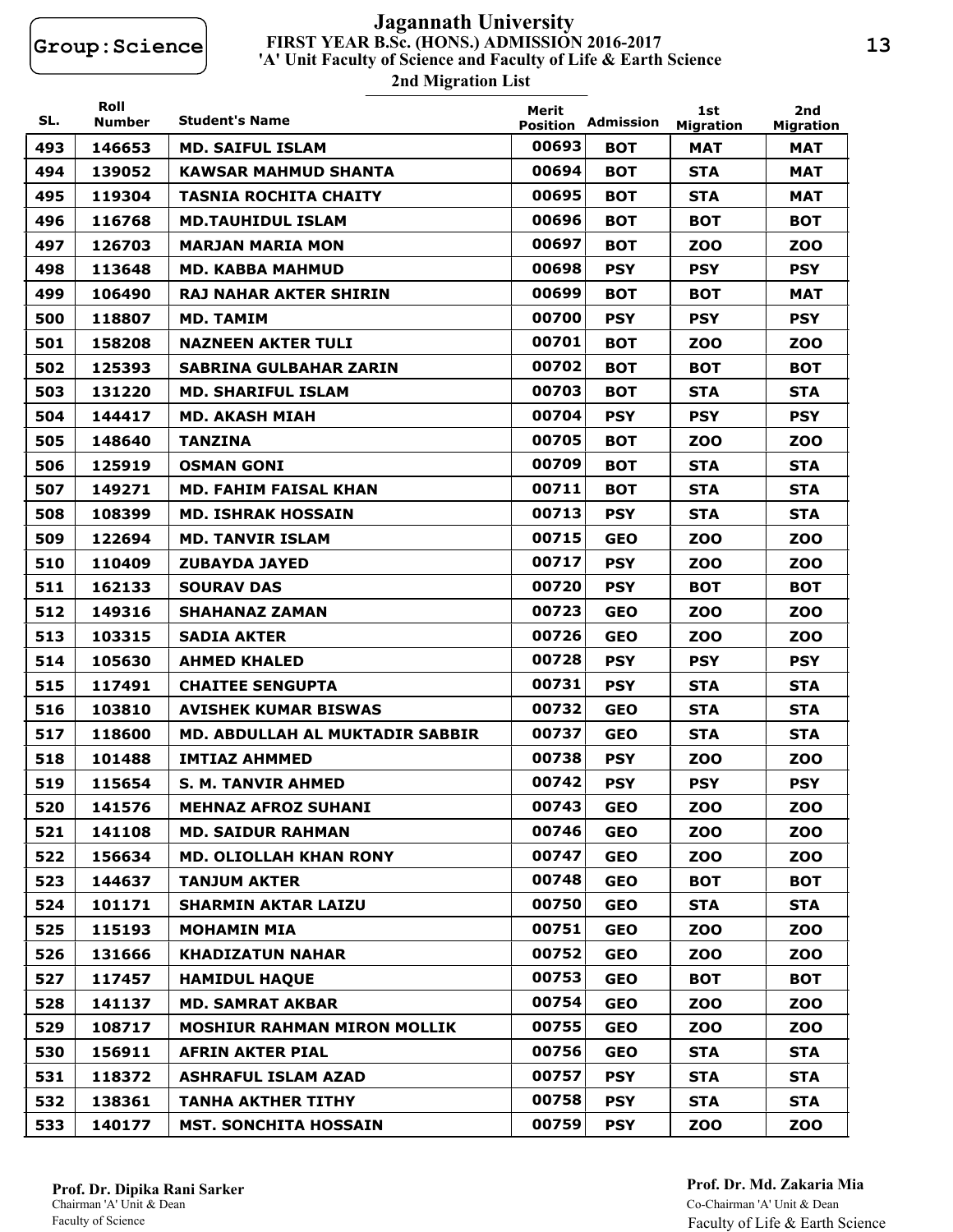# **FIRST YEAR B.Sc. (HONS.) ADMISSION 2016-2017 2nd Migration List 'A' Unit Faculty of Science and Faculty of Life & Earth Science Jagannath University**

| SL. | Roll<br><b>Number</b> | <b>Student's Name</b>             | Merit<br><b>Position</b> | Admission  | 1st<br><b>Migration</b> | 2nd<br><b>Migration</b> |
|-----|-----------------------|-----------------------------------|--------------------------|------------|-------------------------|-------------------------|
| 534 | 130172                | <b>MD. ISRAK ZAHIN</b>            | 00761                    | <b>GEO</b> | <b>STA</b>              | <b>STA</b>              |
| 535 | 103251                | <b>SYED ABU SAYEED</b>            | 00762                    | <b>PSY</b> | <b>ZOO</b>              | <b>ZOO</b>              |
| 536 | 153452                | <b>MD RAHIMUL ISLAM</b>           | 00763                    | <b>GEO</b> | <b>STA</b>              | <b>STA</b>              |
| 537 | 114492                | <b>MD SHARIER HASAN TANVIR</b>    | 00767                    | <b>GEO</b> | <b>STA</b>              | <b>STA</b>              |
| 538 | 127235                | <b>MST. JANNATUL FERDOUS</b>      | 00768                    | <b>GEO</b> | <b>ZOO</b>              | ZOO                     |
| 539 | 155582                | <b>MD. MORSHADUL ISLAM</b>        | 00769                    | <b>PSY</b> | <b>BOT</b>              | <b>BOT</b>              |
| 540 | 145302                | <b>JANNATUL FERDOUS</b>           | 00770                    | <b>PSY</b> | <b>PSY</b>              | <b>PSY</b>              |
| 541 | 127180                | <b>SAJIB BISWAS</b>               | 00772                    | <b>PSY</b> | <b>ZOO</b>              | ZOO                     |
| 542 | 136249                | <b>MOST. FAHMIDA SULTANA</b>      | 00774                    | <b>GEO</b> | <b>ZOO</b>              | ZOO                     |
| 543 | 159638                | <b>RAISHUL ISLAM RIMON</b>        | 00775                    | <b>PSY</b> | <b>STA</b>              | <b>STA</b>              |
| 544 | 129954                | <b>HASIBUR RAHMAN</b>             | 00779                    | <b>GEO</b> | <b>GEO</b>              | <b>GEO</b>              |
| 545 | 122079                | <b>SUMAYA SULTANA</b>             | 00783                    | <b>PSY</b> | <b>ZOO</b>              | ZOO                     |
| 546 | 106469                | <b>SHAMIMUR RAHMAN</b>            | 00786                    | <b>GEO</b> | <b>ZOO</b>              | ZOO                     |
| 547 | 135422                | <b>MD. ABDULLAHA ALL-MAMUN</b>    | 00789                    | <b>PSY</b> | <b>STA</b>              | <b>STA</b>              |
| 548 | 132647                | <b>M.H HUMAYUN KABIR</b>          | 00792                    | <b>PSY</b> | <b>ZOO</b>              | ZOO                     |
| 549 | 110066                | S. M. AKHTARUZZAMAN               | 00793                    | <b>PSY</b> | <b>BOT</b>              | <b>BOT</b>              |
| 550 | 144538                | <b>ABDULLAH-AL NOMAN</b>          | 00795                    | <b>PSY</b> | <b>GEO</b>              | <b>GEO</b>              |
| 551 | 105635                | <b>ZANNAT FOUJIA</b>              | 00796                    | <b>PSY</b> | <b>STA</b>              | <b>STA</b>              |
| 552 | 122774                | <b>RONOK MAHAMUD</b>              | 00797                    | <b>PSY</b> | <b>ZOO</b>              | ZOO                     |
| 553 | 110278                | SENTHIYA AKTER SAFA               | 00798                    |            | <b>ZOO</b>              | ZOO                     |
| 554 | 126027                | <b>SRABONE SARKAR</b>             | 00799                    |            | <b>ZOO</b>              | ZOO                     |
| 555 | 127881                | <b>MD. AL AMIN HOSSAIN</b>        | 00800                    |            | <b>STA</b>              | <b>STA</b>              |
| 556 | 123658                | <b>SAFAKAT AHMED</b>              | 00801                    |            | <b>BOT</b>              | <b>BOT</b>              |
| 557 | 137566                | <b>MD. ABU BAKKAR SIDDIK</b>      | 00802                    |            | <b>STA</b>              | <b>STA</b>              |
| 558 | 135279                | <b>MD. ASRAFUL ISLAM</b>          | 00803                    |            | <b>ZOO</b>              | <b>ZOO</b>              |
| 559 | 158587                | <b>TANGINA</b>                    | 00804                    |            | <b>BOT</b>              | <b>BOT</b>              |
| 560 | 111730                | SHABNAM BASHIR EKA                | 00807                    |            | <b>STA</b>              | <b>STA</b>              |
| 561 | 161824                | <b>ZAHID HASAN</b>                | 00809                    |            | <b>BOT</b>              | <b>BOT</b>              |
| 562 | 128814                | <b>FAHMIDA YASMIN DIBA</b>        | 00810                    |            | <b>BOT</b>              | <b>BOT</b>              |
| 563 | 150039                | <b>MD. MAHAMUDUL HASAN</b>        | 00813                    |            | <b>ZOO</b>              | <b>ZOO</b>              |
| 564 | 162257                | <b>HUMAYRA KABIR</b>              | 00818                    |            | ZOO                     | <b>ZOO</b>              |
| 565 | 109882                | <b>SHEIKH TANVIR HASAN SOURAV</b> | 00819                    |            | <b>BOT</b>              | <b>BOT</b>              |
| 566 | 135898                | <b>MD. ABDUL HAKIM</b>            | 00822                    |            | <b>STA</b>              | <b>STA</b>              |
| 567 | 153841                | <b>KHADIZA SULTANA RASNA</b>      | 00824                    |            | <b>ZOO</b>              | <b>ZOO</b>              |
| 568 | 159574                | <b>MAHMODUR RAHMAN</b>            | 00825                    |            | <b>ZOO</b>              | <b>ZOO</b>              |
| 569 | 110302                | <b>MD.SAIFULLAH</b>               | 00831                    |            | ZOO                     | <b>ZOO</b>              |
| 570 | 113942                | <b>MD. RAJU AHMED</b>             | 00832                    |            | <b>GEO</b>              | <b>GEO</b>              |
| 571 | 101210                | <b>MD.NURUZ ZAMAN</b>             | 00833                    |            | <b>STA</b>              | <b>STA</b>              |
| 572 | 127542                | <b>SULTAN AHMED</b>               | 00834                    |            | <b>STA</b>              | <b>STA</b>              |
| 573 | 134438                | <b>HASIBUR RAHMAN</b>             | 00835                    |            | <b>GEO</b>              | <b>GEO</b>              |
| 574 | 133095                | <b>MEHERAJUL HOQUE</b>            | 00837                    |            | <b>ZOO</b>              | <b>ZOO</b>              |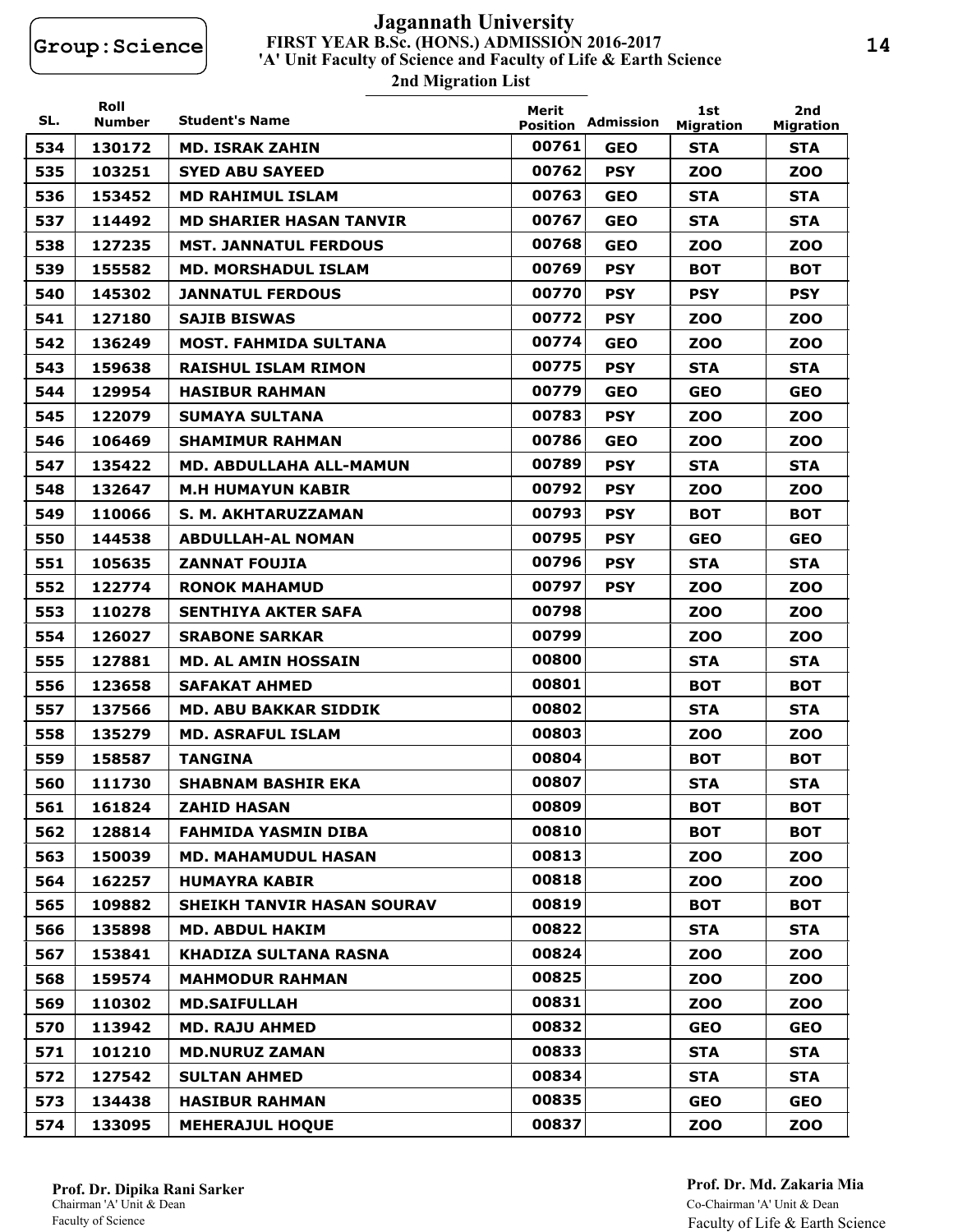# **FIRST YEAR B.Sc. (HONS.) ADMISSION 2016-2017 2nd Migration List 'A' Unit Faculty of Science and Faculty of Life & Earth Science Jagannath University**

| SL. | Roll<br>Number | <b>Student's Name</b>           | Merit<br><b>Position</b> | Admission | 1st<br><b>Migration</b> | 2nd<br><b>Migration</b> |
|-----|----------------|---------------------------------|--------------------------|-----------|-------------------------|-------------------------|
| 575 | 161253         | <b>JAHIDUL ISLAM</b>            | 00838                    |           | <b>ZOO</b>              | <b>ZOO</b>              |
| 576 | 120856         | <b>SADIKUL WAD AISHORJO</b>     | 00839                    |           | <b>STA</b>              | <b>STA</b>              |
| 577 | 121528         | <b>MOST. MAHIA TASNIM</b>       | 00840                    |           | <b>ZOO</b>              | <b>ZOO</b>              |
| 578 | 134300         | A. K. M. SADIK POLOCK           | 00841                    |           | <b>STA</b>              | <b>STA</b>              |
| 579 | 161714         | <b>BADRUL ALAM FAHIM</b>        | 00842                    |           | <b>GEO</b>              | <b>GEO</b>              |
| 580 | 126983         | <b>SHOEBISLAM NOMAN</b>         | 00843                    |           | <b>ZOO</b>              | <b>ZOO</b>              |
| 581 | 106482         | <b>MD. SHAHARIAR NAFIZ</b>      | 00844                    |           | <b>STA</b>              | <b>STA</b>              |
| 582 | 124472         | <b>BABURAM SINGHA</b>           | 00845                    |           | <b>STA</b>              | <b>STA</b>              |
| 583 | 160472         | <b>NILOY BISWAS</b>             | 00846                    |           | <b>STA</b>              | <b>STA</b>              |
| 584 | 163314         | <b>IRIN HOSSAIN ANNY</b>        | 00847                    |           | <b>BOT</b>              | <b>BOT</b>              |
| 585 | 125889         | MD. AZIM UDDIN MOLLIK           | 00848                    |           | <b>STA</b>              | <b>STA</b>              |
| 586 | 107448         | <b>AYNAL HAQUE RISHAD</b>       | 00849                    |           | <b>PSY</b>              | <b>PSY</b>              |
| 587 | 140479         | <b>TASFIA TANJIM ISLAM</b>      | 00850                    |           | <b>ZOO</b>              | <b>ZOO</b>              |
| 588 | 133633         | <b>TASNIM AZAM MIM</b>          | 00854                    |           | <b>ZOO</b>              | <b>ZOO</b>              |
| 589 | 139774         | <b>SHAFIN AHMED</b>             | 00857                    |           | <b>STA</b>              | <b>STA</b>              |
| 590 | 150780         | <b>AYEASA JARIN</b>             | 00859                    |           | <b>STA</b>              | <b>STA</b>              |
| 591 | 115782         | <b>MD.FOYSAL HOSSAIN</b>        | 00860                    |           | <b>GEO</b>              | <b>GEO</b>              |
| 592 | 118857         | <b>ABDULLAH AL MAMUN</b>        | 00861                    |           | <b>BOT</b>              | ZOO                     |
| 593 | 160766         | <b>K.M. RAYHAN ISLAM</b>        | 00862                    |           | <b>STA</b>              | <b>STA</b>              |
| 594 | 160798         | <b>SHOHEL ARMAN</b>             | 00865                    |           | <b>BOT</b>              | <b>ZOO</b>              |
| 595 | 142802         | <b>MD. SHOVO RAYHAN</b>         | 00869                    |           | <b>BOT</b>              | <b>ZOO</b>              |
| 596 | 157688         | <b>SAJJAD HOSEN</b>             | 00874                    |           | <b>BOT</b>              | <b>ZOO</b>              |
| 597 | 142060         | <b>MOHAMMAD MAHBUBUR RAHMAN</b> | 00875                    |           | <b>STA</b>              | <b>STA</b>              |
| 598 | 112035         | <b>SULTANA PARVIN SWEETY</b>    | 00880                    |           | <b>BOT</b>              | <b>BOT</b>              |
| 599 | 134927         | <b>MD. ASHIQUL ISLAM RATUL</b>  | 00882                    |           | <b>BOT</b>              | <b>ZOO</b>              |
| 600 | 119654         | <b>AFRIN SULTANA</b>            | 00884                    |           | <b>GEO</b>              | <b>GEO</b>              |
| 601 | 105406         | <b>TANJILA AKTER MONY</b>       | 00885                    |           | <b>STA</b>              | <b>STA</b>              |
| 602 | 103397         | <b>APURBO MANIK DEY</b>         | 00887                    |           | <b>BOT</b>              | <b>ZOO</b>              |
| 603 | 113442         | <b>MD FAISAL MAHMUD</b>         | 00888                    |           | <b>BOT</b>              | <b>ZOO</b>              |
| 604 | 122005         | <b>SHOUMITRA SAHA</b>           | 00889                    |           | <b>STA</b>              | <b>STA</b>              |
| 605 | 135667         | <b>MOHAMMAD NAIMUL RAHMAN</b>   | 00890                    |           | <b>PSY</b>              | <b>PSY</b>              |
| 606 | 124005         | <b>MD. FARIDUL ISLAM</b>        | 00891                    |           | <b>BOT</b>              | <b>ZOO</b>              |
| 607 | 151325         | <b>KEYA ISRAT</b>               | 00892                    |           | <b>STA</b>              | <b>STA</b>              |
| 608 | 126168         | <b>MD SUHAG MIA</b>             | 00894                    |           | <b>BOT</b>              | <b>ZOO</b>              |
| 609 | 114575         | <b>ABDULLAH AL MARUF</b>        | 00895                    |           | <b>BOT</b>              | <b>BOT</b>              |
| 610 | 107085         | <b>MISKAT JERIN</b>             | 00896                    |           | <b>STA</b>              | <b>STA</b>              |
| 611 | 102155         | <b>MAHFUJUR RAHMAN</b>          | 00897                    |           | <b>PSY</b>              | <b>PSY</b>              |
| 612 | 102076         | <b>MD. SHOHAD MAZUMDER</b>      | 00898                    |           | <b>PSY</b>              | <b>PSY</b>              |
| 613 | 155213         | <b>MD. AL-AMIN</b>              | 00899                    |           | <b>PSY</b>              | <b>PSY</b>              |
| 614 | 149239         | <b>MD.MEHEDI SAROWER</b>        | 00900                    |           | <b>STA</b>              | <b>STA</b>              |
| 615 | 160625         | <b>MD. SABBIR HOSSAIN</b>       | 00901                    |           | <b>BOT</b>              | <b>BOT</b>              |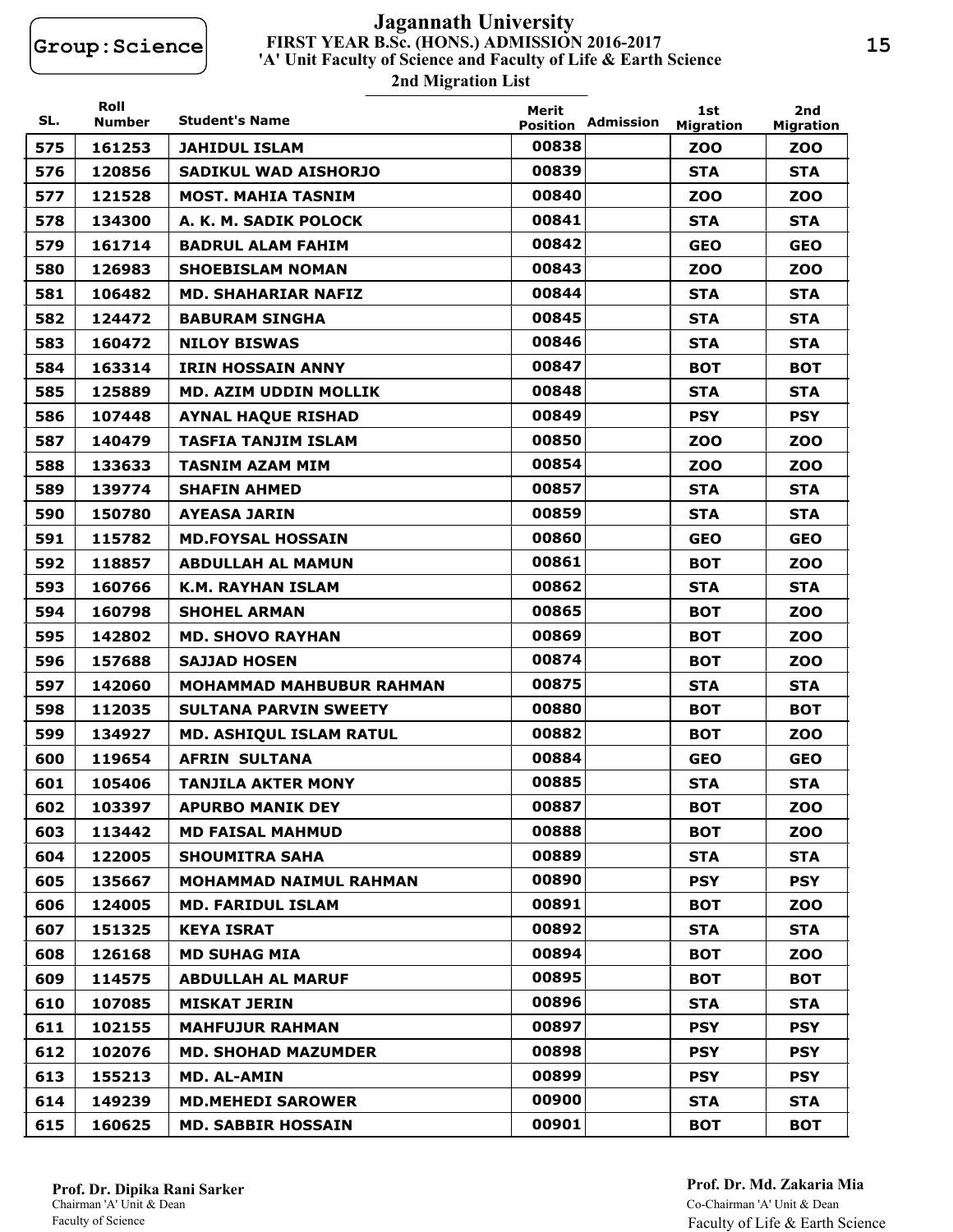# **FIRST YEAR B.Sc. (HONS.) ADMISSION 2016-2017 2nd Migration List 'A' Unit Faculty of Science and Faculty of Life & Earth Science Jagannath University**

| SL. | Roll<br><b>Number</b> | <b>Student's Name</b>         | Merit<br><b>Position</b> | Admission | 1st<br><b>Migration</b> | 2nd<br><b>Migration</b> |
|-----|-----------------------|-------------------------------|--------------------------|-----------|-------------------------|-------------------------|
| 616 | 102954                | <b>MD RIAD MULLAH</b>         | 00902                    |           | <b>BOT</b>              | <b>STA</b>              |
| 617 | 119978                | <b>MST. TANAZZUM AKTER</b>    | 00903                    |           | <b>BOT</b>              | <b>STA</b>              |
| 618 | 104690                | <b>MD. EUSUF SOTON</b>        | 00904                    |           | <b>PSY</b>              | <b>STA</b>              |
| 619 | 135646                | <b>ANINDYA SEN</b>            | 00905                    |           | <b>PSY</b>              | <b>PSY</b>              |
| 620 | 145253                | <b>ASHRAFUL JAMAN EMON</b>    | 00907                    |           | <b>BOT</b>              | <b>BOT</b>              |
| 621 | 101156                | <b>SAIFUL ISLAM SAYEM</b>     | 00908                    |           | <b>BOT</b>              | <b>BOT</b>              |
| 622 | 122147                | <b>MD. MEHEDI HASAN RUBEL</b> | 00909                    |           | <b>BOT</b>              | <b>STA</b>              |
| 623 | 161480                | <b>MD. MAMUNUR ROSHID</b>     | 00911                    |           | <b>BOT</b>              | <b>BOT</b>              |
| 624 | 124788                | <b>MD. HASAN RIFAT</b>        | 00912                    |           | <b>GEO</b>              | <b>GEO</b>              |
| 625 | 106464                | <b>MD. FAIJUL ISLAM FAHAD</b> | 00913                    |           | <b>BOT</b>              | <b>STA</b>              |
| 626 | 102973                | <b>KHADIJA KHATUN</b>         | 00915                    |           | <b>BOT</b>              | <b>BOT</b>              |
| 627 | 162872                | <b>MD. HUMAUN KABIR</b>       | 00917                    |           | <b>BOT</b>              | <b>BOT</b>              |
| 628 | 108036                | <b>MD. TANVIRUL ISLAM</b>     | 00919                    |           | <b>BOT</b>              | <b>STA</b>              |
| 629 | 151571                | MD. AL MONSUR MAZUMDER HRIDOY | 00920                    |           | <b>BOT</b>              | <b>BOT</b>              |
| 630 | 143113                | <b>SANJANA SABIHA</b>         | 00922                    |           | <b>BOT</b>              | <b>STA</b>              |
| 631 | 138961                | <b>NISHAT TASMINE PREMA</b>   | 00924                    |           | <b>BOT</b>              | <b>BOT</b>              |
| 632 | 125420                | <b>NUR-A-TABASSUM</b>         | 00925                    |           | <b>BOT</b>              | <b>STA</b>              |
| 633 | 146442                | <b>SHEIKH SAYEM HOSSAIN</b>   | 00934                    |           | <b>BOT</b>              | <b>BOT</b>              |
| 634 | 142699                | <b>MD.ALI HOSSAIN TIPU</b>    | 00941                    |           | <b>BOT</b>              | <b>BOT</b>              |
| 635 | 113924                | <b>ASIQUL ISLAM</b>           | 00942                    |           | <b>GEO</b>              | <b>STA</b>              |
| 636 | 133696                | <b>AYESHA SIDDIQA MEEM</b>    | 00945                    |           | <b>PSY</b>              | <b>PSY</b>              |
| 637 | 142968                | <b>MIR MOSHIUR</b>            | 00946                    |           | <b>GEO</b>              | <b>STA</b>              |
| 638 | 105579                | <b>MD. ABUL BASHAR</b>        | 00947                    |           | <b>BOT</b>              | <b>STA</b>              |
| 639 | 148480                | <b>MASHUDA AKTER</b>          | 00949                    |           | <b>PSY</b>              | <b>PSY</b>              |
| 640 | 132508                | <b>SABID HOSSAIN READOY</b>   | 00950                    |           | <b>BOT</b>              | <b>BOT</b>              |
| 641 | 126171                | <b>AL-MAMUN TITU</b>          | 00951                    |           | <b>BOT</b>              | <b>BOT</b>              |
| 642 | 117668                | <b>TUSAR AHAMED</b>           | 00952                    |           | <b>GEO</b>              | <b>BOT</b>              |
| 643 | 114138                | <b>RAIHAN HOSSAIN</b>         | 00953                    |           | <b>GEO</b>              | <b>STA</b>              |
| 644 | 139091                | <b>MD. BAYAJID HOSSAIN</b>    | 00954                    |           | <b>PSY</b>              | <b>PSY</b>              |
| 645 | 117149                | <b>SANJIDA ZAMAN SINIGDA</b>  | 00958                    |           | <b>GEO</b>              | <b>BOT</b>              |
| 646 | 161262                | <b>MD. RASUL UDDIN KHAN</b>   | 00959                    |           | <b>PSY</b>              | <b>PSY</b>              |
| 647 | 112939                | <b>TAMIM HOSSAIN</b>          | 00960                    |           | <b>GEO</b>              | <b>STA</b>              |
| 648 | 101327                | <b>MD MAHABUBUR RAHAMAN</b>   | 00965                    |           | <b>GEO</b>              | <b>STA</b>              |
| 649 | 151412                | <b>MD.ABDUL.ALIM</b>          | 00968                    |           | <b>PSY</b>              | <b>BOT</b>              |
| 650 | 142330                | <b>MD. SHOHANUZZAMAN</b>      | 00969                    |           | <b>PSY</b>              | <b>BOT</b>              |
| 651 | 115474                | <b>FAHMIDA HASAN HIMI</b>     | 00971                    |           | <b>PSY</b>              | <b>STA</b>              |
| 652 | 160747                | <b>SANZIDA ALI SHARMI</b>     | 00973                    |           | <b>PSY</b>              | <b>BOT</b>              |
| 653 | 142024                | <b>SADNAN AHMED RONY</b>      | 00977                    |           | <b>GEO</b>              | <b>STA</b>              |
| 654 | 148295                | <b>JERIN SULTANA</b>          | 00981                    |           | <b>GEO</b>              | <b>BOT</b>              |
| 655 | 154732                | <b>MARIAM HOSSAIN MOHONA</b>  | 00983                    |           | <b>PSY</b>              | <b>STA</b>              |
| 656 | 148026                | <b>TABACHSUM ISLAM</b>        | 00984                    |           | <b>PSY</b>              | <b>STA</b>              |